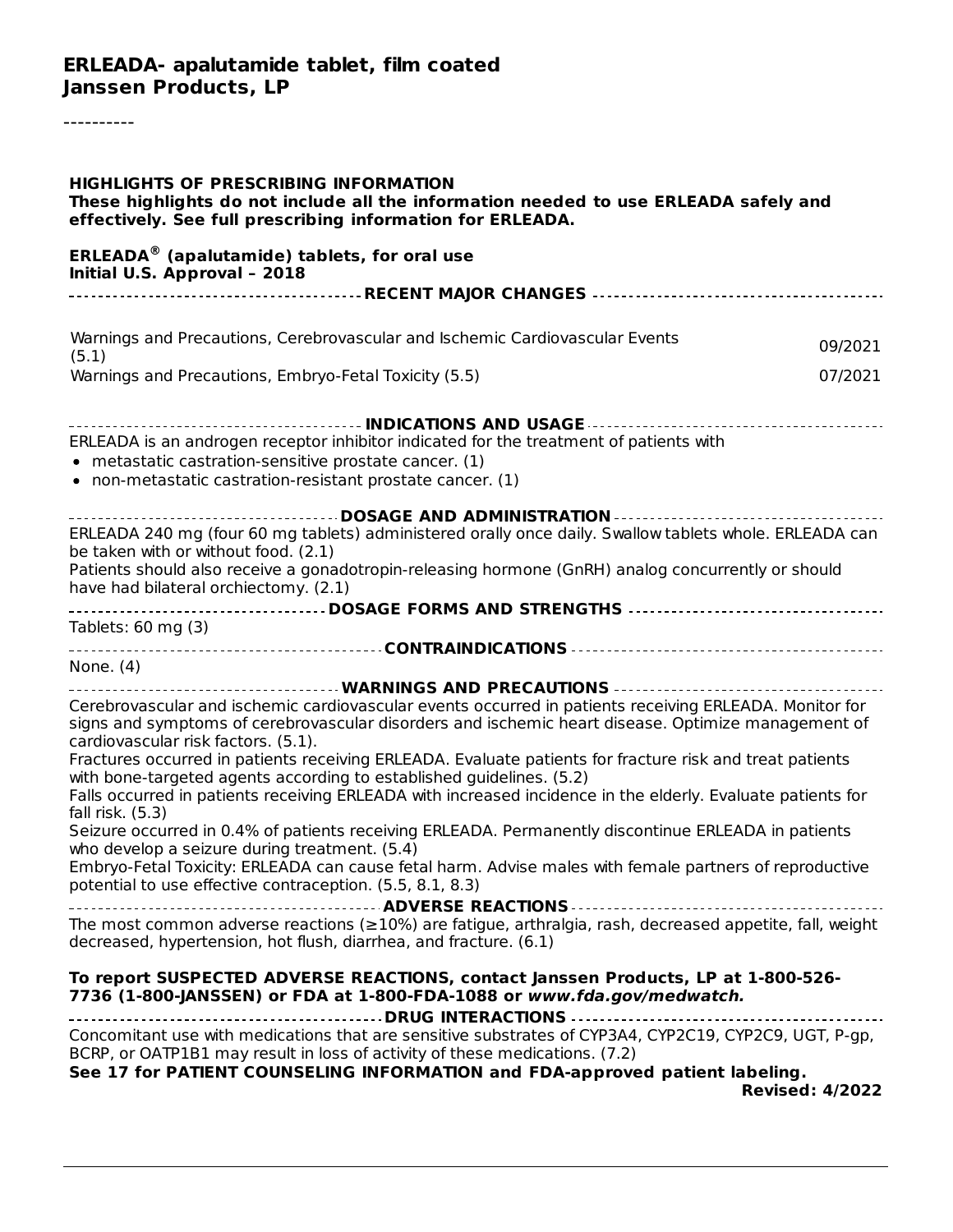#### **FULL PRESCRIBING INFORMATION: CONTENTS\***

#### **1 INDICATIONS AND USAGE**

#### **2 DOSAGE AND ADMINISTRATION**

- 2.1 Recommended Dosage
- 2.2 Dose Modification
- 2.3 Alternate Method of Administration

### **3 DOSAGE FORMS AND STRENGTHS**

### **4 CONTRAINDICATIONS**

### **5 WARNINGS AND PRECAUTIONS**

- 5.1 Cerebrovascular and Ischemic Cardiovascular Events
- 5.2 Fractures
- 5.3 Falls
- 5.4 Seizure
- 5.5 Embryo-Fetal Toxicity

### **6 ADVERSE REACTIONS**

- 6.1 Clinical Trial Experience
- 6.2 Post-Marketing Experience

### **7 DRUG INTERACTIONS**

- 7.1 Effect of Other Drugs on ERLEADA
- 7.2 Effect of ERLEADA on Other Drugs

### **8 USE IN SPECIFIC POPULATIONS**

- 8.1 Pregnancy
- 8.2 Lactation
- 8.3 Females and Males of Reproductive Potential
- 8.4 Pediatric Use
- 8.5 Geriatric Use

### **10 OVERDOSAGE**

#### **11 DESCRIPTION**

### **12 CLINICAL PHARMACOLOGY**

- 12.1 Mechanism of Action
- 12.2 Pharmacodynamics
- 12.3 Pharmacokinetics

### **13 NONCLINICAL TOXICOLOGY**

13.1 Carcinogenesis, Mutagenesis, Impairment of Fertility

#### **14 CLINICAL STUDIES**

### **16 HOW SUPPLIED/STORAGE AND HANDLING**

#### **17 PATIENT COUNSELING INFORMATION**

 $\ast$  Sections or subsections omitted from the full prescribing information are not listed.

### **FULL PRESCRIBING INFORMATION**

### **1 INDICATIONS AND USAGE**

ERLEADA is indicated for the treatment of patients with

Metastatic castration-sensitive prostate cancer (mCSPC)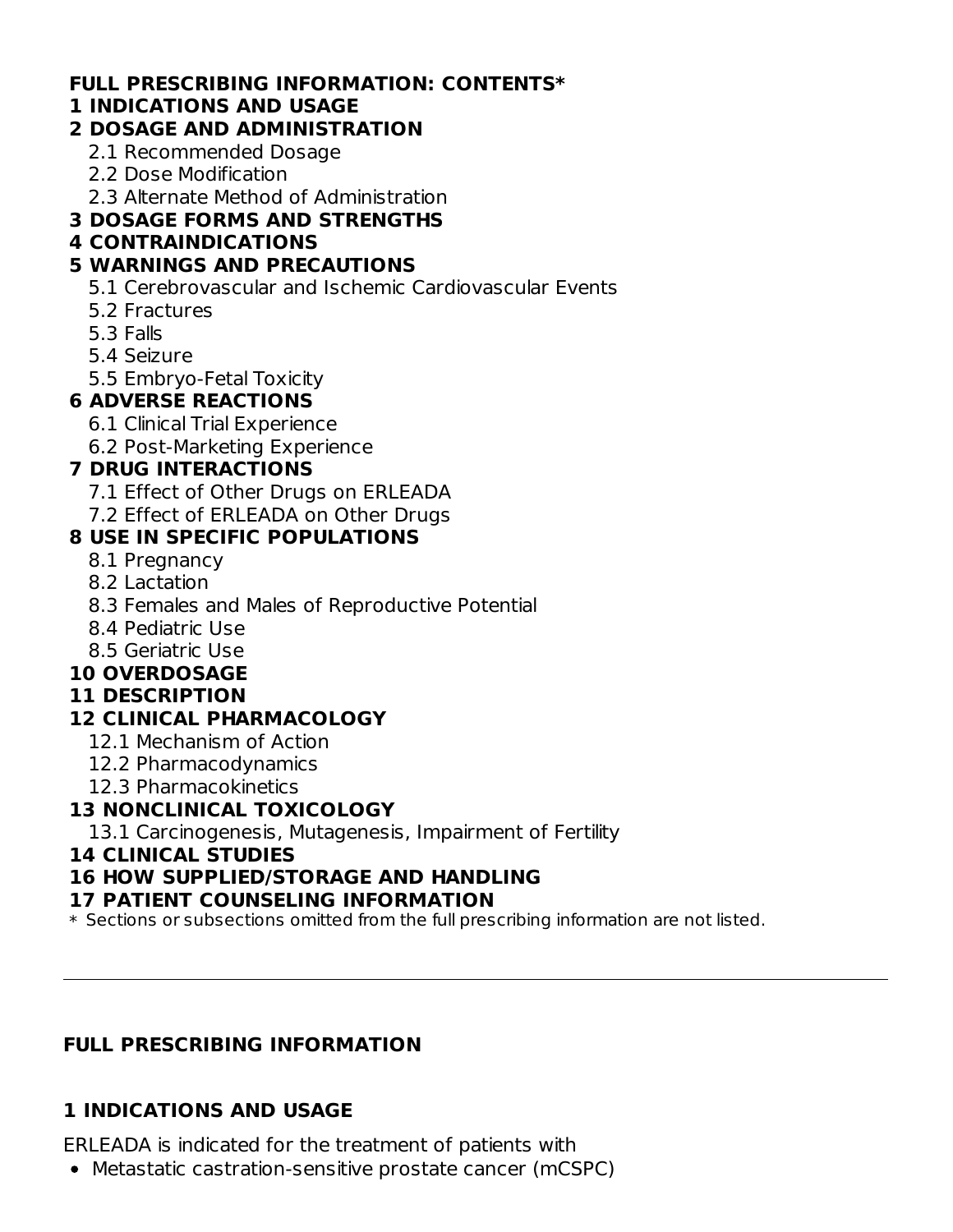Non-metastatic castration-resistant prostate cancer (nmCRPC)

#### **2 DOSAGE AND ADMINISTRATION**

#### **2.1 Recommended Dosage**

The recommended dose of ERLEADA is 240 mg (four 60 mg tablets) administered orally once daily. Swallow the tablets whole. ERLEADA can be taken with or without food.

Patients should also receive a gonadotropin-releasing hormone (GnRH) analog concurrently or should have had a bilateral orchiectomy.

#### **2.2 Dose Modification**

If a patient experiences a greater than or equal to Grade 3 toxicity or an intolerable side effect, hold dosing until symptoms improve to less than or equal to Grade 1 or original grade, then resume at the same dose or a reduced dose (180 mg or 120 mg), if warranted.

#### **2.3 Alternate Method of Administration**

For patients who have difficulty swallowing tablets whole, the recommended dose of ERLEADA tablets may be mixed in applesauce.

- 1. Mix whole ERLEADA tablets in 4 ounces (120 mL) of applesauce by stirring. Do not crush the tablets.
- 2. Wait 15 minutes, stir the mixture.
- 3. Wait another 15 minutes, stir the mixture until tablets are dispersed (well mixed with no chunks remaining).
- 4. Using a spoon, swallow the mixture right away.
- 5. Rinse the container with 2 ounces (60 mL) of water and immediately drink the contents. Repeat the rinse with 2 ounces (60 mL) of water a second time to ensure the whole dose is taken.

Consume the mixture within one hour of preparation. Do not store ERLEADA that is mixed with applesauce [see Clinical Pharmacology (12.3)].

#### **3 DOSAGE FORMS AND STRENGTHS**

Tablets (60 mg): slightly yellowish to greyish green oblong film-coated tablets, debossed with "AR 60" on one side.

### **4 CONTRAINDICATIONS**

None.

#### **5 WARNINGS AND PRECAUTIONS**

### **5.1 Cerebrovascular and Ischemic Cardiovascular Events**

Cerebrovascular and ischemic cardiovascular events, including events leading to death,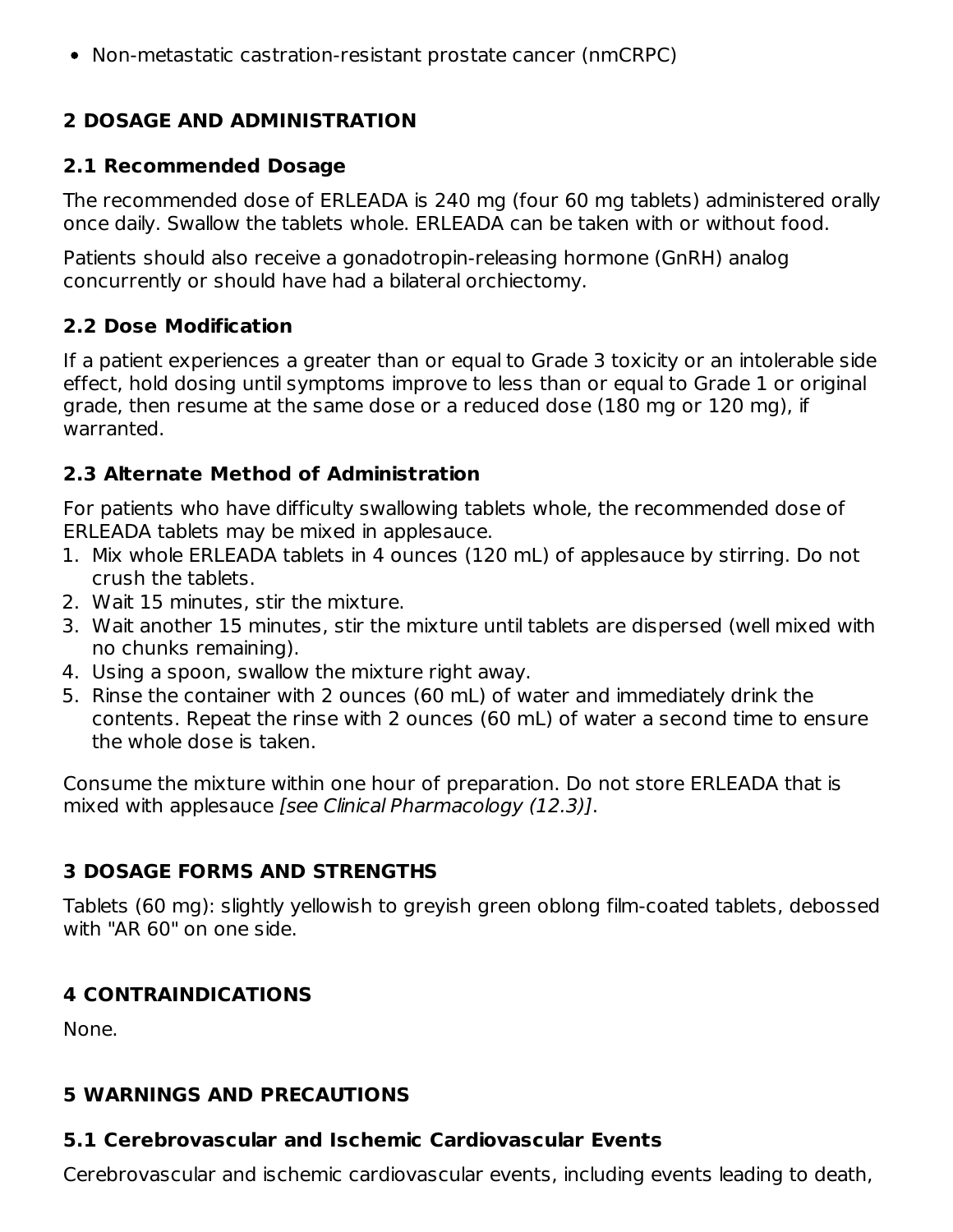occurred in patients receiving ERLEADA. Monitor for signs and symptoms of ischemic heart disease and cerebrovascular disorders. Optimize management of cardiovascular risk factors, such as hypertension, diabetes, or dyslipidemia. Consider discontinuation of ERLEADA for Grade 3 and 4 events.

In a randomized study (SPARTAN) of patients with nmCRPC, ischemic cardiovascular events occurred in 3.7% of patients treated with ERLEADA and 2% of patients treated with placebo. In a randomized study (TITAN) in patients with mCSPC, ischemic cardiovascular events occurred in 4.4% of patients treated with ERLEADA and 1.5% of patients treated with placebo. Across the SPARTAN and TITAN studies, 4 patients (0.3%) treated with ERLEADA, and 2 patients (0.2%) treated with placebo died from an ischemic cardiovascular event.

In the SPARTAN study, cerebrovascular events occurred in 2.5% of patients treated with ERLEADA and 1% of patients treated with placebo *[see Adverse Reactions (6.1)]*. In the TITAN study, cerebrovascular events occurred in 1.9% of patients treated with ERLEADA and 2.1% of patients treated with placebo. Across the SPARTAN and TITAN studies, 3 patients (0.2%) treated with ERLEADA, and 2 patients (0.2%) treated with placebo died from a cerebrovascular event.

Patients with history of unstable angina, myocardial infarction, congestive heart failure, stroke, or transient ischemic attack within six months of randomization were excluded from the SPARTAN and TITAN studies.

### **5.2 Fractures**

Fractures occurred in patients receiving ERLEADA. Evaluate patients for fracture risk. Monitor and manage patients at risk for fractures according to established treatment guidelines and consider use of bone-targeted agents.

In a randomized study (SPARTAN) of patients with non-metastatic castration-resistant prostate cancer, fractures occurred in 12% of patients treated with ERLEADA and in 7% of patients treated with placebo. Grade 3–4 fractures occurred in 2.7% of patients treated with ERLEADA and in 0.8% of patients treated with placebo. The median time to onset of fracture was 314 days (range: 20 to 953 days) for patients treated with ERLEADA. Routine bone density assessment and treatment of osteoporosis with bonetargeted agents were not performed in the SPARTAN study.

In a randomized study (TITAN) of patients with metastatic castration-sensitive prostate cancer, fractures occurred in 9% of patients treated with ERLEADA and in 6% of patients treated with placebo. Grade 3–4 fractures were similar in both arms at 1.5%. The median time to onset of fracture was 56 days (range: 2 to 111 days) for patients treated with ERLEADA. Routine bone density assessment and treatment of osteoporosis with bone-targeted agents were not performed in the TITAN study.

#### **5.3 Falls**

Falls occurred in patients receiving ERLEADA with increased frequency in the elderly [see Use in Specific Populations (8.5)]. Evaluate patients for fall risk.

In a randomized study (SPARTAN), falls occurred in 16% of patients treated with ERLEADA compared to 9% of patients treated with placebo. Falls were not associated with loss of consciousness or seizure.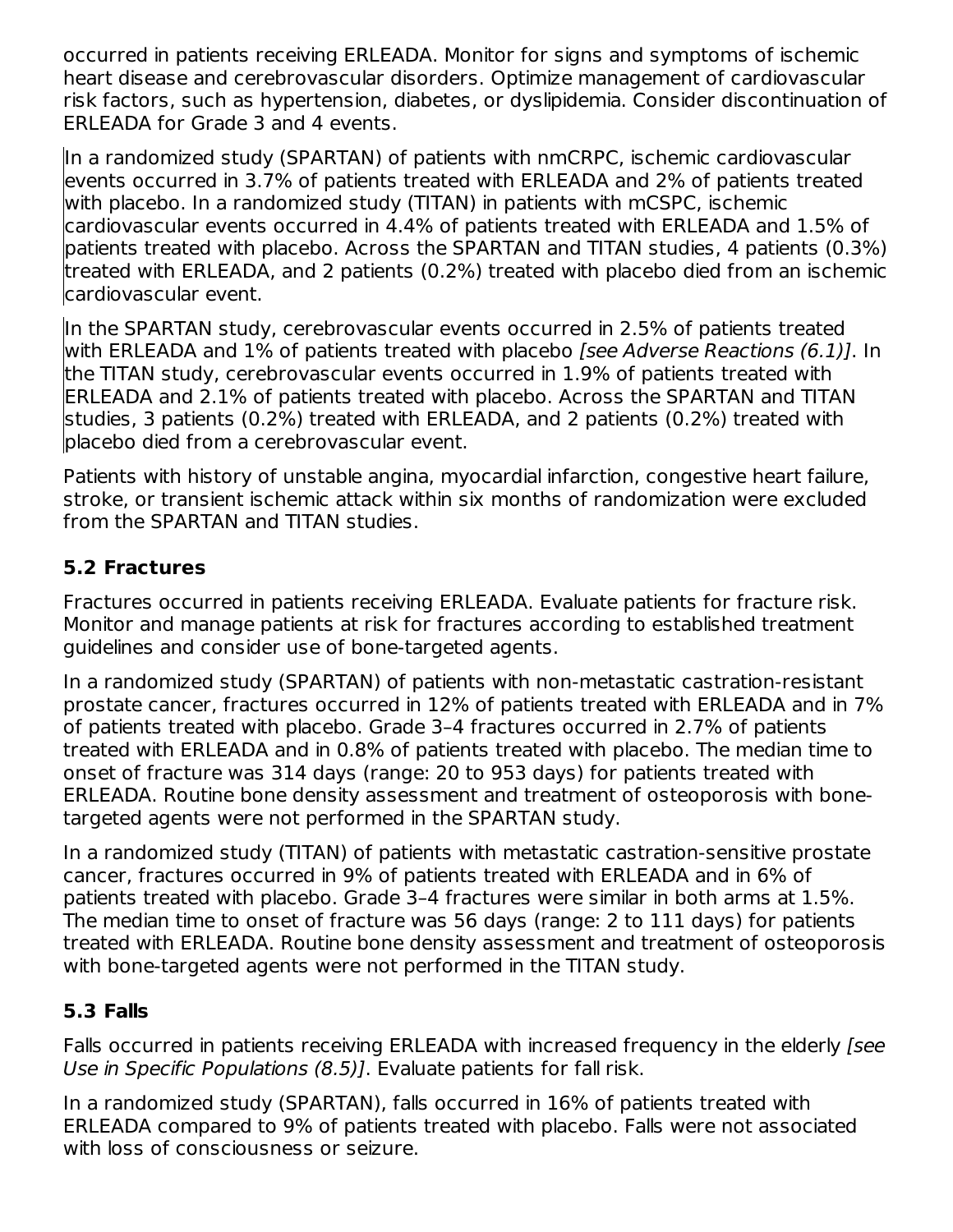### **5.4 Seizure**

Seizure occurred in patients receiving ERLEADA. Permanently discontinue ERLEADA in patients who develop a seizure during treatment. It is unknown whether anti-epileptic medications will prevent seizures with ERLEADA. Advise patients of the risk of developing a seizure while receiving ERLEADA and of engaging in any activity where sudden loss of consciousness could cause harm to themselves or others.

In two randomized studies (SPARTAN and TITAN), five patients (0.4%) treated with ERLEADA and one patient treated with placebo (0.1%) experienced a seizure. Seizure occurred from 159 to 650 days after initiation of ERLEADA. Patients with a history of seizure, predisposing factors for seizure, or receiving drugs known to decrease the seizure threshold or to induce seizure were excluded. There is no clinical experience in re-administering ERLEADA to patients who experienced a seizure.

### **5.5 Embryo-Fetal Toxicity**

The safety and efficacy of ERLEADA have not been established in females. Based on findings from animals and its mechanism of action, ERLEADA can cause fetal harm and loss of pregnancy when administered to a pregnant female. In an animal reproduction study, oral administration of apalutamide to pregnant rats during and after organogenesis resulted in fetal abnormalities and embryo-fetal lethality at maternal  $\epsilon$  exposures  $\geq 2$  times the human clinical exposure (AUC) at the recommended dose. Advise males with female partners of reproductive potential to use effective contraception during treatment and for 3 months after the last dose of ERLEADA [see Use in Specific Populations (8.1, 8.3) and Clinical Pharmacology (12.1)].

### **6 ADVERSE REACTIONS**

The following are discussed in more detail in other sections of the labeling:

- Cerebrovascular and Ischemic Cardiovascular Events [see Warnings and Precautions  $(5.1)$ .
- Fractures [see Warnings and Precautions (5.2)].
- Falls [see Warnings and Precautions (5.3)].
- Seizure [see Warnings and Precautions (5.4)].

### **6.1 Clinical Trial Experience**

Because clinical trials are conducted under widely varying conditions, adverse reaction rates observed in the clinical trials of a drug cannot be directly compared to rates in the clinical trials of another drug and may not reflect the rates observed in practice.

The most common adverse reactions ( $\geq 10\%$ ) that occurred more frequently in the ERLEADA-treated patients ( $\geq$  2% over placebo) from the randomized placebo-controlled clinical trials (TITAN and SPARTAN) were fatigue, arthralgia, rash, decreased appetite, fall, weight decreased, hypertension, hot flush, diarrhea, and fracture.

#### Metastatic Castration-sensitive Prostate Cancer (mCSPC)

TITAN, a randomized (1:1), double-blind, placebo-controlled, multi-center clinical study, enrolled patients who had mCSPC. In this study, patients received either ERLEADA at a dose of 240 mg daily or placebo. All patients in the TITAN study received a concomitant gonadotropin-releasing hormone (GnRH) analog or had prior bilateral orchiectomy. The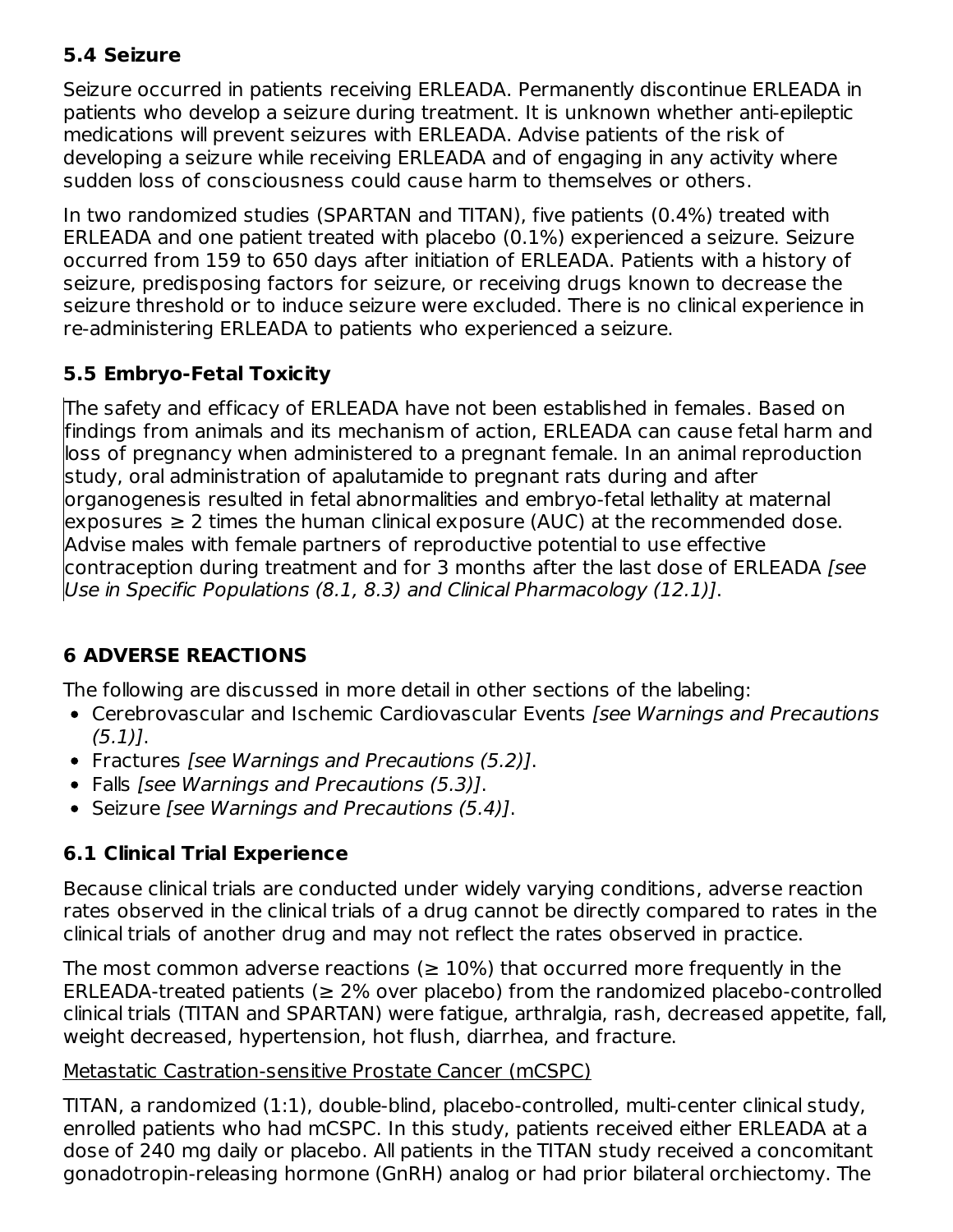median duration of exposure was 20 months (range: 0 to 34 months) in patients who received ERLEADA and 18 months (range: 0.1 to 34 months) in patients who received placebo.

Ten patients (1.9%) who were treated with ERLEADA died from adverse reactions. The reasons for death were ischemic cardiovascular events (n=3), acute kidney injury (n=2), cardio-respiratory arrest (n=1), sudden cardiac death (n=1), respiratory failure (n=1), cerebrovascular accident (n=1), and large intestinal ulcer perforation (n=1). ERLEADA was discontinued due to adverse reactions in 8% of patients, most commonly from rash (2.3%). Adverse reactions leading to dose interruption or reduction of ERLEADA occurred in 23% of patients; the most frequent  $(>1%)$  were rash, fatigue, and hypertension. Serious adverse reactions occurred in 20% of ERLEADA-treated patients and 20% in patients receiving placebo.

Table 1 shows adverse reactions occurring in ≥10% on the ERLEADA arm in TITAN that occurred with a ≥2% absolute increase in frequency compared to placebo. Table 2 shows laboratory abnormalities that occurred in ≥15% of patients, and more frequently (>5%) in the ERLEADA arm compared to placebo.

|                                                                                      | ERLEADA<br>$N = 524$ |                       | <b>Placebo</b><br>$N = 527$ |                          |
|--------------------------------------------------------------------------------------|----------------------|-----------------------|-----------------------------|--------------------------|
| <b>System/Organ Class</b><br><b>Adverse reaction</b>                                 | All<br>Grades<br>%   | Grade<br>$3 - 4$<br>% | All<br>Grades<br>%          | <b>Grade</b><br>3-4<br>% |
| <b>Musculoskeletal and</b><br>connective tissue disorders<br>Arthralgia <sup>*</sup> | 17                   | 0.4                   | 15                          | 0.9                      |
| <b>Skin and subcutaneous tissue</b><br>disorders                                     |                      |                       |                             |                          |
| Rash <sup>†</sup>                                                                    | 28                   | 6                     | 9                           | 0.6                      |
| Pruritus                                                                             | 11                   | 0.2                   | 4.6                         | 0.2                      |
| Vascular disorders                                                                   |                      |                       |                             |                          |
| Hot flush                                                                            | 23                   | O                     | 16                          | O                        |
| Hypertension                                                                         | 18                   | 8                     | 16                          | 9                        |

#### **Table 1: Adverse Reactions in TITAN (mCSPC)**

\* Per the Common Terminology Criteria for Adverse Reactions (CTCAE), the highest severity for these events is Grade 3

† Includes rash, rash maculo-papular, rash generalized, urticaria, rash pruritic, rash macular, conjunctivitis, erythema multiforme, rash papular, skin exfoliation, genital rash, rash erythematous, stomatitis, drug eruption, mouth ulceration, rash pustular, blister, papule, pemphigoid, skin erosion, dermatitis, and rash vesicular

Additional adverse reactions of interest occurring in 2%, but less than 10% of patients treated with ERLEADA included diarrhea (9% versus 6% on placebo), muscle spasm (3.1% versus 1.9% on placebo), dysgeusia (3.2% versus 0.6% on placebo), and hypothyroidism (3.6% versus 0.6% on placebo).

### **Table 2: Laboratory Abnormalities Occurring in ≥ 15% of**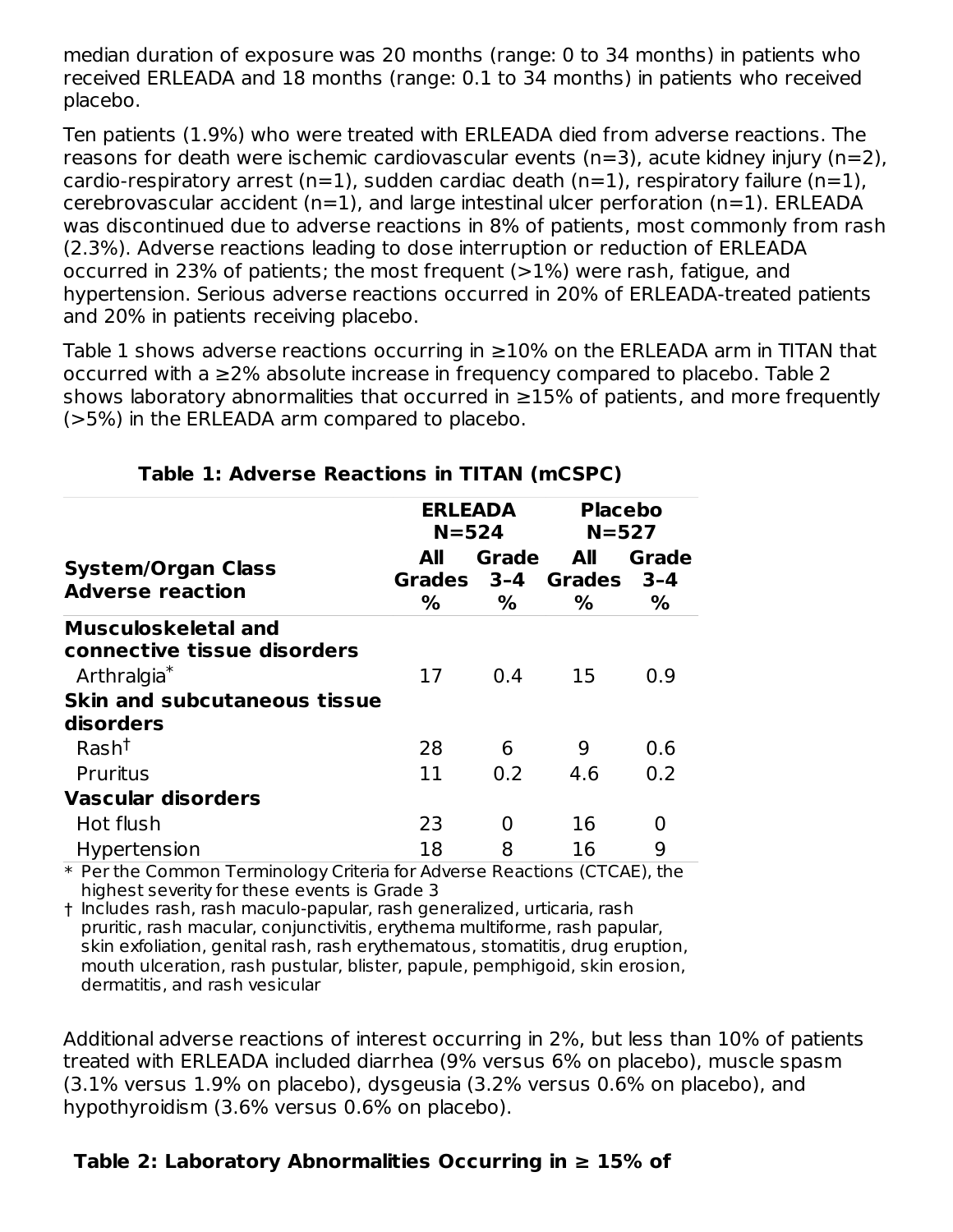#### **ERLEADA-Treated Patients and at a Higher Incidence than Placebo (Between Arm Difference > 5% All Grades) in TITAN (mCSPC)**

|                                                       | <b>ERLEADA</b><br>$N = 524$ |                       |                           | <b>Placebo</b><br>$N = 527$    |
|-------------------------------------------------------|-----------------------------|-----------------------|---------------------------|--------------------------------|
| Laboratory<br><b>Abnormality</b>                      | All<br><b>Grades</b><br>%   | Grade 3-<br>4<br>$\%$ | All<br><b>Grades</b><br>℅ | Grade 3-<br>4<br>$\frac{0}{0}$ |
| <b>Hematology</b><br>White blood cell<br>decreased    | 27                          | 0.4                   | 19                        | 0.6                            |
| <b>Chemistry</b><br>Hypertriglyceridemia <sup>*</sup> | 17                          | 2.5                   | 12                        | 2.3                            |

\* Does not reflect fasting values

#### Non-metastatic Castration-resistant Prostate Cancer (nmCRPC)

SPARTAN, a randomized (2:1), double-blind, placebo-controlled, multi-center clinical study, enrolled patients who had nmCRPC. In this study, patients received either ERLEADA at a dose of 240 mg daily or a placebo. All patients in the SPARTAN study received a concomitant gonadotropin-releasing hormone (GnRH) analog or had a bilateral orchiectomy. The median duration of exposure was 33 months (range: 0.1 to 75 months) in patients who received ERLEADA and 11 months (range: 0.1 to 37 months) in patients who received placebo.

Twenty-four patients (3%) who were treated with ERLEADA died from adverse reactions. The reasons for death with  $\geq 2$  patients included infection (n=7), myocardial infarction  $(n=3)$ , cerebrovascular event  $(n=2)$ , and unknown reason  $(n=3)$ . ERLEADA was discontinued due to adverse reactions in 11% of patients, most commonly from rash (3.2%). Adverse reactions leading to dose interruption or reduction of ERLEADA occurred in 33% of patients; the most common (>1%) were rash, diarrhea, fatigue, nausea, vomiting, hypertension, and hematuria. Serious adverse reactions occurred in 25% of ERLEADA-treated patients and 23% in patients receiving placebo. The most frequent serious adverse reactions (>2%) were fracture (3.4%) in the ERLEADA arm and urinary retention (3.8%) in the placebo arm.

Table 3 shows adverse reactions occurring in ≥10% on the ERLEADA arm in SPARTAN that occurred with a ≥2% absolute increase in frequency compared to placebo. Table 4 shows laboratory abnormalities that occurred in ≥15% of patients, and more frequently (>5%) in the ERLEADA arm compared to placebo.

|                                                      | <b>Placebo</b><br><b>ERLEADA</b><br>$N = 398$<br>$N = 803$                                      |
|------------------------------------------------------|-------------------------------------------------------------------------------------------------|
| <b>System/Organ Class</b><br><b>Adverse reaction</b> | <b>All</b><br>Grade<br>All<br>Grade<br>Grades 3-4 Grades 3-4<br>%<br>$\%$<br>℅<br>$\frac{1}{2}$ |

#### **Table 3: Adverse Reactions in SPARTAN (nmCRPC)**

**General disorders and administration site conditions**

\*,†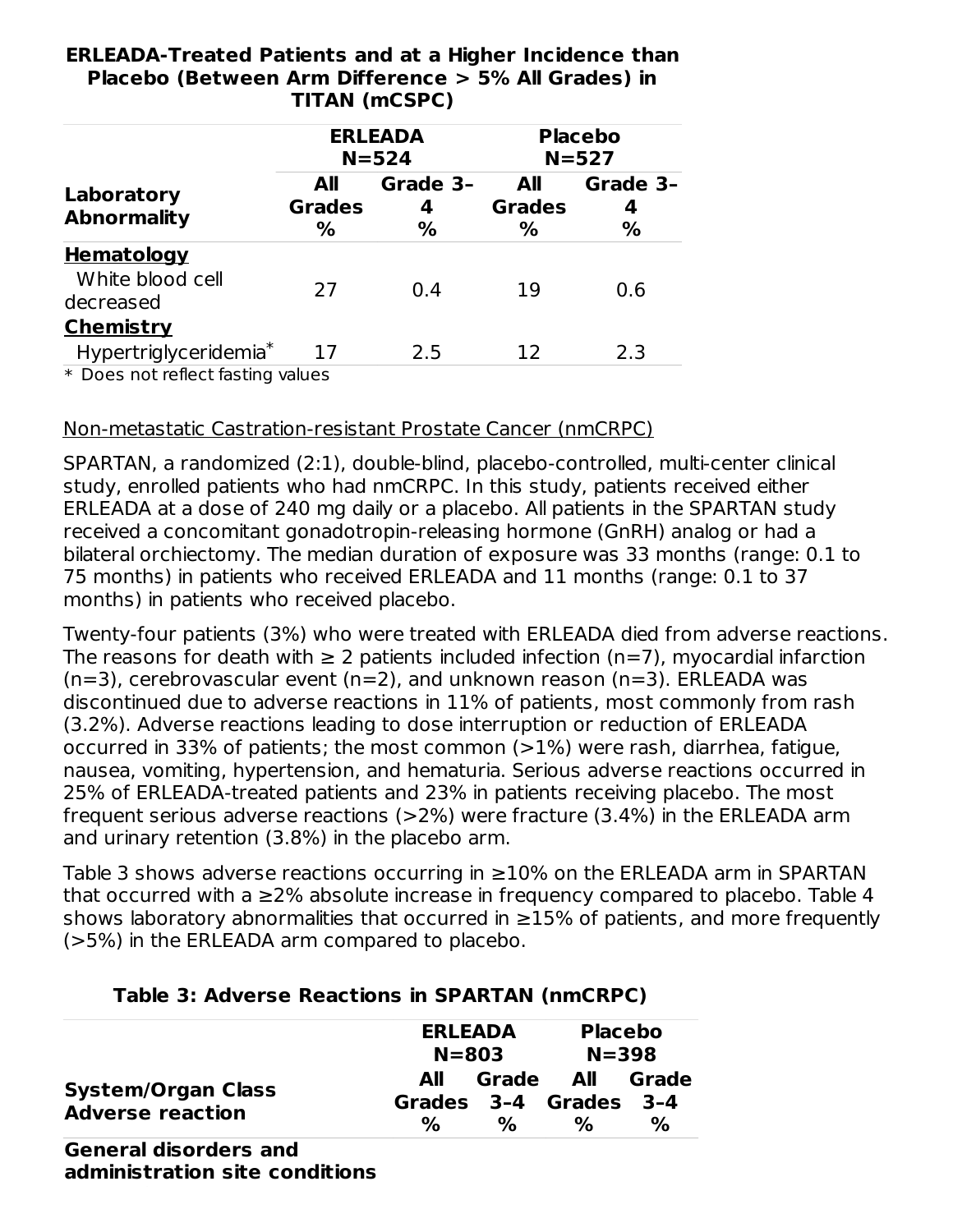| Fatigue <sup>*,†</sup>              | 39 | 1.4            | 28 | 0.3      |
|-------------------------------------|----|----------------|----|----------|
| <b>Musculoskeletal and</b>          |    |                |    |          |
| connective tissue disorders         |    |                |    |          |
| Arthralgia <sup>†</sup>             | 16 | $\Omega$       | 8  | 0        |
| <b>Skin and subcutaneous tissue</b> |    |                |    |          |
| disorders                           |    |                |    |          |
| $Rash^{\ddagger}$                   | 25 | 5.2            | 6  | 0.3      |
| <b>Metabolism and nutrition</b>     |    |                |    |          |
| disorders                           |    |                |    |          |
| Decreased appetite <sup>§</sup>     | 12 | 0.1            | 9  | 0        |
| Peripheral edema <sup>¶</sup>       | 11 | $\overline{0}$ | 9  | $\Omega$ |
| Injury, poisoning and               |    |                |    |          |
| procedural complications            |    |                |    |          |
| Fall <sup>†</sup>                   | 16 | 1.7            | 9  | 0.8      |
| Fracture $#$                        | 12 | 2.7            | 7  | 0.8      |
| <b>Investigations</b>               |    |                |    |          |
| Weight decreased <sup>†</sup>       | 16 | 1.1            | 6  | 0.3      |
| <b>Vascular disorders</b>           |    |                |    |          |
| Hypertension                        | 25 | 14             | 20 | 12       |
| Hot flush                           | 14 | 0              | 9  | $\Omega$ |
| <b>Gastrointestinal disorders</b>   |    |                |    |          |
| Diarrhea                            | 20 | 1.1            | 15 | 0.5      |
| Nausea                              | 18 | 0              | 16 | 0        |

 $\ast$  Includes fatigue and asthenia

† Per the Common Terminology Criteria for Adverse Reactions (CTCAE), the highest severity for these events is Grade 3

- ‡ Includes rash, rash maculo-papular, rash generalized, urticaria, rash pruritic, rash macular, conjunctivitis, erythema multiforme, rash papular, skin exfoliation, genital rash, rash erythematous, stomatitis, drug eruption, mouth ulceration, rash pustular, blister, papule, pemphigoid, skin erosion, dermatitis, and rash vesicular
- § Includes appetite disorder, decreased appetite, early satiety, and hypophagia
- ¶ Includes peripheral edema, generalized edema, edema, edema genital, penile edema, peripheral swelling, scrotal edema, lymphedema, swelling, and localized edema
- # Includes rib fracture, lumbar vertebral fracture, spinal compression fracture, spinal fracture, foot fracture, hip fracture, humerus fracture, thoracic vertebral fracture, upper limb fracture, fractured sacrum, hand fracture, pubis fracture, acetabulum fracture, ankle fracture, compression fracture, costal cartilage fracture, facial bones fracture, lower limb fracture, osteoporotic fracture, wrist fracture, avulsion fracture, fibula fracture, fractured coccyx, pelvic fracture, radius fracture, sternal fracture, stress fracture, traumatic fracture, cervical vertebral fracture, femoral neck fracture, and tibia fracture

Additional clinically significant adverse reactions occurring in 2% or more of patients treated with ERLEADA included hypothyroidism (8% versus 2% on placebo), pruritus (6% versus 1.5% on placebo), and heart failure (2.2% versus 1% on placebo).

#### **Table 4: Laboratory Abnormalities Occurring in ≥ 15% of**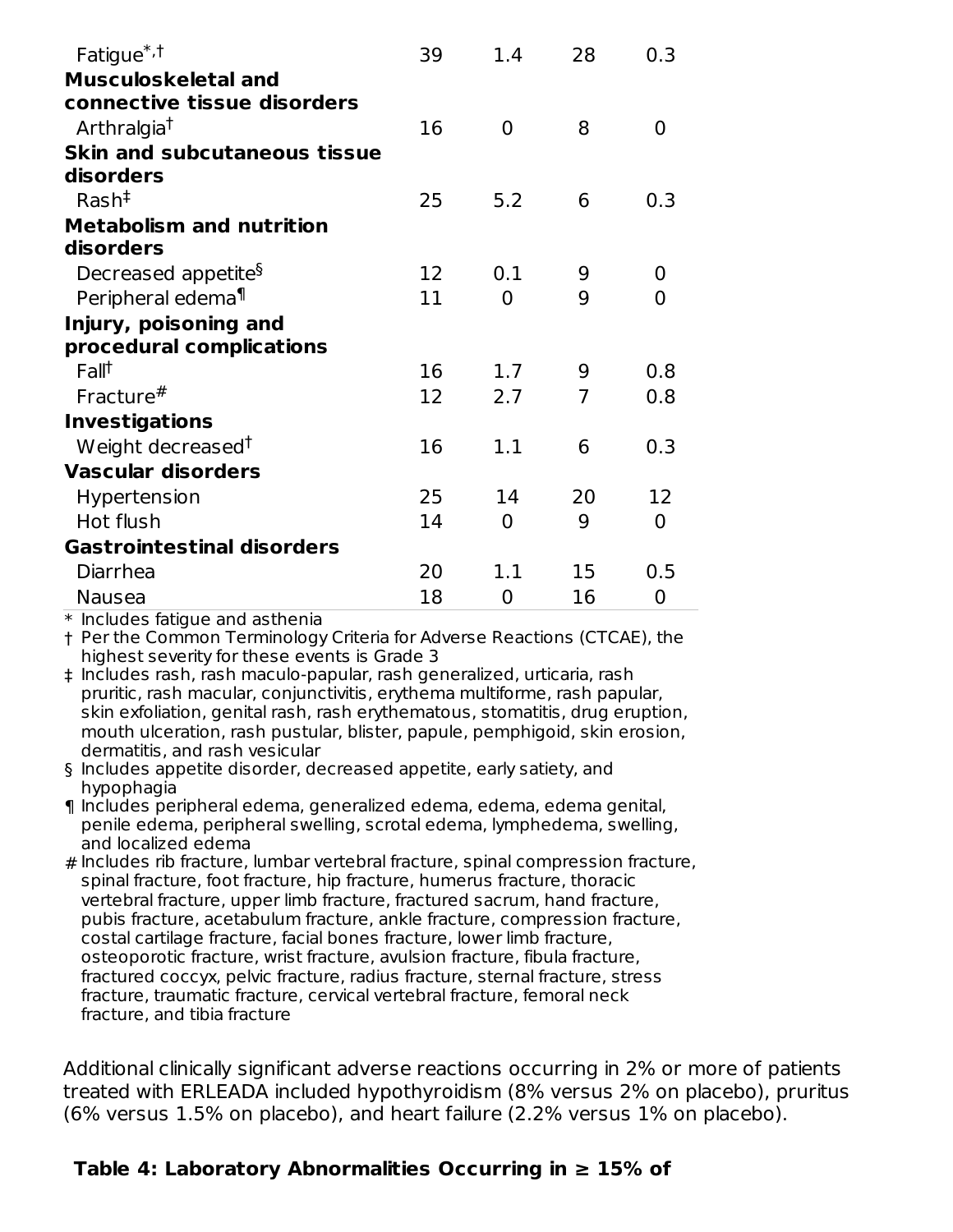| <b>SPARTAN (nmCRPC)</b>           |                           |                             |                                  |                             |  |
|-----------------------------------|---------------------------|-----------------------------|----------------------------------|-----------------------------|--|
|                                   |                           | <b>ERLEADA</b><br>$N = 803$ |                                  | <b>Placebo</b><br>$N = 398$ |  |
| Laboratory<br><b>Abnormality</b>  | All<br><b>Grades</b><br>% | Grade 3-<br>4<br>%          | <b>All</b><br><b>Grades</b><br>% | Grade 3-<br>4<br>%          |  |
| <b>Hematology</b>                 |                           |                             |                                  |                             |  |
| Anemia                            | 70                        | 0.4                         | 64                               | 0.5                         |  |
| Leukopenia                        | 47                        | 0.3                         | 29                               | 0                           |  |
| Lymphopenia                       | 41                        | 1.8                         | 21                               | 1.6                         |  |
| <b>Chemistry</b>                  |                           |                             |                                  |                             |  |
| Hypercholesterolemia <sup>*</sup> | 76                        | 0.1                         | 46                               | 0                           |  |
| Hyperglycemia*                    | 70                        | 2                           | 59                               | 1.0                         |  |
| Hypertriglyceridemia <sup>*</sup> | 67                        | 1.6                         | 49                               | 0.8                         |  |
| Hyperkalemia                      | 32                        | 1.9                         | 22                               | 0.5                         |  |

# **ERLEADA-Treated Patients and at a Higher Incidence than Placebo (Between Arm Difference > 5% All Grades) in**

\* Does not reflect fasting values

#### Rash

In the combined data of two randomized, placebo-controlled clinical studies, SPARTAN and TITAN, rash associated with ERLEADA was most commonly described as macular or maculo-papular. Adverse reactions of rash were reported for 26% of patients treated with ERLEADA versus 8% of patients treated with placebo. Grade 3 rashes (defined as covering > 30% body surface area [BSA]) were reported with ERLEADA treatment (6%) versus placebo (0.5%).

The onset of rash occurred at a median of 83 days of ERLEADA treatment. Rash resolved in 78% of patients within a median of 78 days from onset of rash. Rash was commonly managed with oral antihistamines, topical corticosteroids, and 19% of patients received systemic corticosteroids. Dose reduction or dose interruption occurred in 14% and 28% of patients, respectively. Of the patients who had dose interruption, 59% experienced recurrence of rash upon reintroduction of ERLEADA.

#### Hypothyroidism

In the combined data of two randomized, placebo-controlled clinical studies, SPARTAN and TITAN, hypothyroidism was reported for 8% of patients treated with ERLEADA and 1.5% of patients treated with placebo based on assessments of thyroid-stimulating hormone (TSH) every 4 months. Elevated TSH occurred in 25% of patients treated with ERLEADA and 7% of patients treated with placebo. The median onset was at the first scheduled assessment. There were no Grade 3 or 4 adverse reactions. Thyroid replacement therapy was initiated in 4.9% of patients treated with ERLEADA. Thyroid replacement therapy, when clinically indicated, should be initiated or dose-adjusted [see Drug Interactions (7.2)].

#### **6.2 Post-Marketing Experience**

The following additional adverse reactions have been identified during post-approval use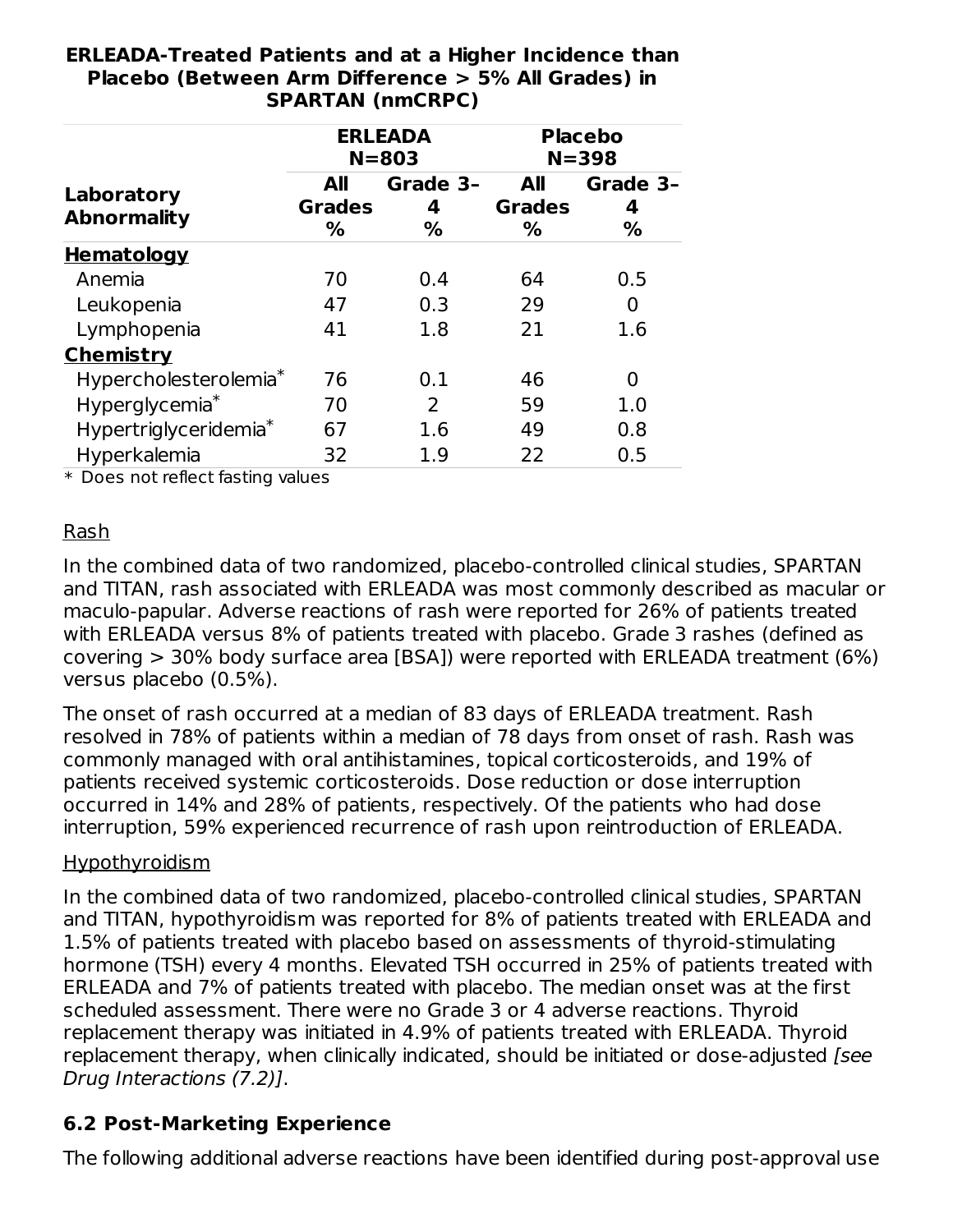of ERLEADA. Because these reactions are reported voluntarily from a population of uncertain size, it is not always possible to reliably estimate the frequency or establish a causal relationship to drug exposure.

Respiratory, Thoracic and Mediastinal Disorders: interstitial lung disease

Skin and Subcutaneous Tissue Disorders: Stevens-Johnson syndrome/toxic epidermal necrolysis

### **7 DRUG INTERACTIONS**

### **7.1 Effect of Other Drugs on ERLEADA**

### Strong CYP2C8 or CYP3A4 Inhibitors

Co-administration of a strong CYP2C8 or CYP3A4 inhibitor is predicted to increase the steady-state exposure of the active moieties (sum of unbound apalutamide plus the potency-adjusted unbound N-desmethyl-apalutamide). No initial dose adjustment is necessary however, reduce the ERLEADA dose based on tolerability [see Dosage and Administration (2.2)]. Mild or moderate inhibitors of CYP2C8 or CYP3A4 are not expected to affect the exposure of apalutamide.

### **7.2 Effect of ERLEADA on Other Drugs**

### CYP3A4, CYP2C9, CYP2C19 and UGT Substrates

ERLEADA is a strong inducer of CYP3A4 and CYP2C19, and a weak inducer of CYP2C9 in humans. Concomitant use of ERLEADA with medications that are primarily metabolized by CYP3A4, CYP2C19, or CYP2C9 can result in lower exposure to these medications. Substitution for these medications is recommended when possible or evaluate for loss of activity if medication is continued. Concomitant administration of ERLEADA with medications that are substrates of UDP-glucuronosyl transferase (UGT) can result in decreased exposure. Use caution if substrates of UGT must be co-administered with ERLEADA and evaluate for loss of activity [see Clinical Pharmacology (12.3)].

#### P-gp, BCRP or OATP1B1 Substrates

Apalutamide was shown to be a weak inducer of P-glycoprotein (P-gp), breast cancer resistance protein (BCRP), and organic anion transporting polypeptide 1B1 (OATP1B1) clinically. At steady-state, apalutamide reduced the plasma exposure to fexofenadine (a P-gp substrate) and rosuvastatin (a BCRP/OATP1B1 substrate). Concomitant use of ERLEADA with medications that are substrates of P-gp, BCRP, or OATP1B1 can result in lower exposure of these medications. Use caution if substrates of P-gp, BCRP or OATP1B1 must be co-administered with ERLEADA and evaluate for loss of activity if medication is continued [see Clinical Pharmacology (12.3)].

### **8 USE IN SPECIFIC POPULATIONS**

### **8.1 Pregnancy**

#### Risk Summary

The safety and efficacy of ERLEADA have not been established in females. Based on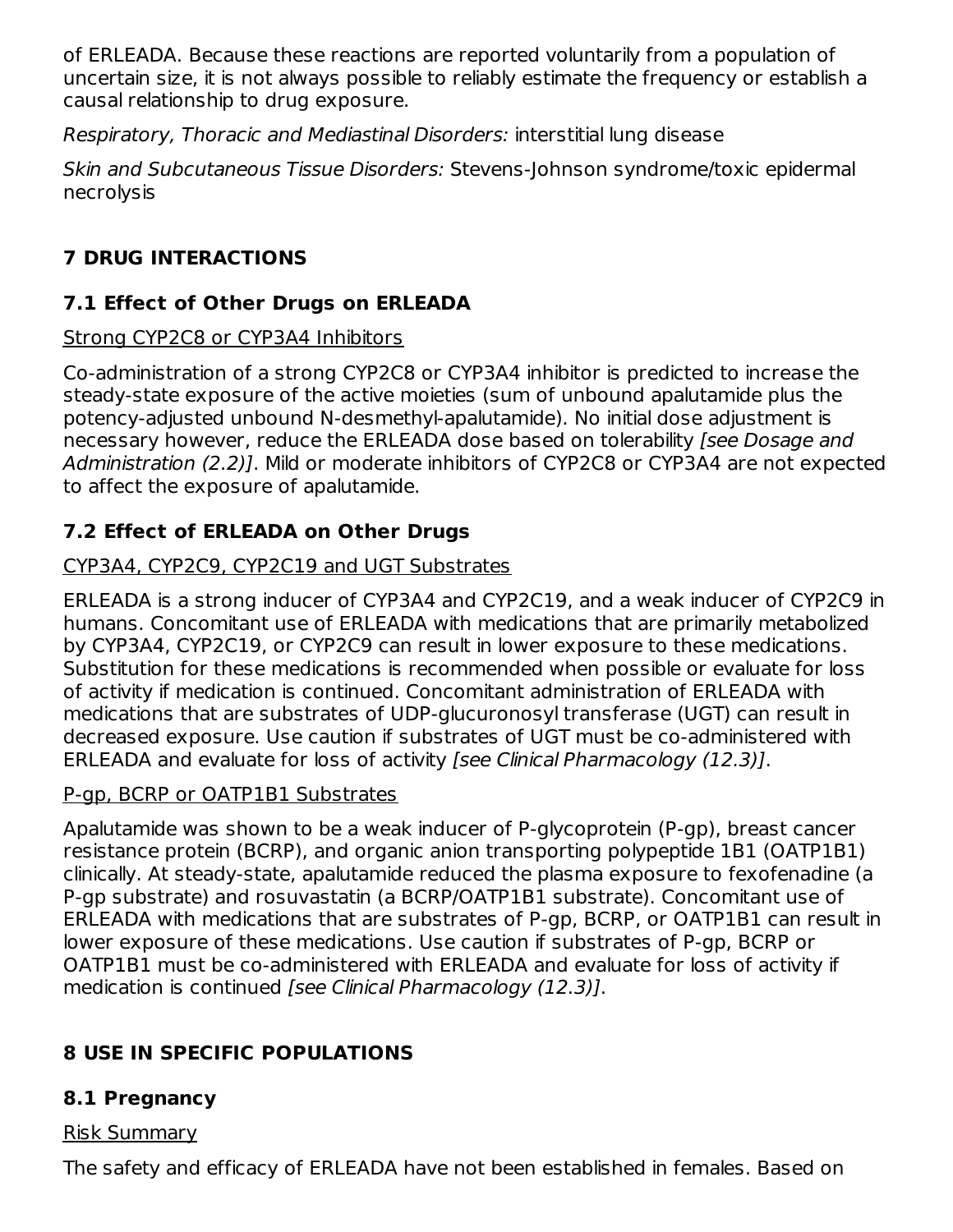findings from animals and its mechanism of action, ERLEADA can cause fetal harm and loss of pregnancy when administered to a pregnant female [see Clinical Pharmacology (12.1)]. There are no available data on ERLEADA use in pregnant women to inform a drug-associated risk. In an animal reproduction study, oral administration of apalutamide to pregnant rats during and after organogenesis resulted in fetal abnormalities and embryo-fetal lethality at maternal exposures  $\geq 2$  times the human clinical exposure (AUC) at the recommended dose (see Data).

### Data

### Animal Data

In a pilot embryo-fetal developmental toxicity study in rats, apalutamide caused developmental toxicity when administered at oral doses of 25, 50 or 100 mg/kg/day throughout and after the period of organogenesis (gestational days 6–20). Findings included embryo-fetal lethality (resorptions) at doses ≥50 mg/kg/day, decreased fetal anogenital distance, misshapen pituitary gland, and skeletal variations (unossified phalanges, supernumerary short thoracolumbar rib(s), and small, incomplete ossification, and/or misshapen hyoid bone) at ≥25 mg/kg/day. A dose of 100 mg/kg/day caused maternal toxicity. The doses tested in rats resulted in systemic exposures (AUC) approximately 2, 4 and 6 times, respectively, the AUC in patients.

### **8.2 Lactation**

### Risk Summary

The safety and efficacy of ERLEADA have not been established in females. There are no data on the presence of apalutamide or its metabolites in human milk, the effect on the breastfed child, or the effect on milk production.

### **8.3 Females and Males of Reproductive Potential**

#### Contraception

### Males

Based on the mechanism of action and findings in an animal reproduction study, advise male patients with female partners of reproductive potential to use effective contraception during treatment and for 3 months after the last dose of ERLEADA. [see Use in Specific Populations (8.1)].

### **Infertility**

Males

Based on animal studies, ERLEADA may impair fertility in males of reproductive potential [see Nonclinical Toxicology (13.1)].

### **8.4 Pediatric Use**

Safety and effectiveness of ERLEADA in pediatric patients have not been established.

### **8.5 Geriatric Use**

Of the 1327 patients who received ERLEADA in clinical studies, 19% of patients were less than 65 years, 41% of patients were 65 years to 74 years, and 40% were 75 years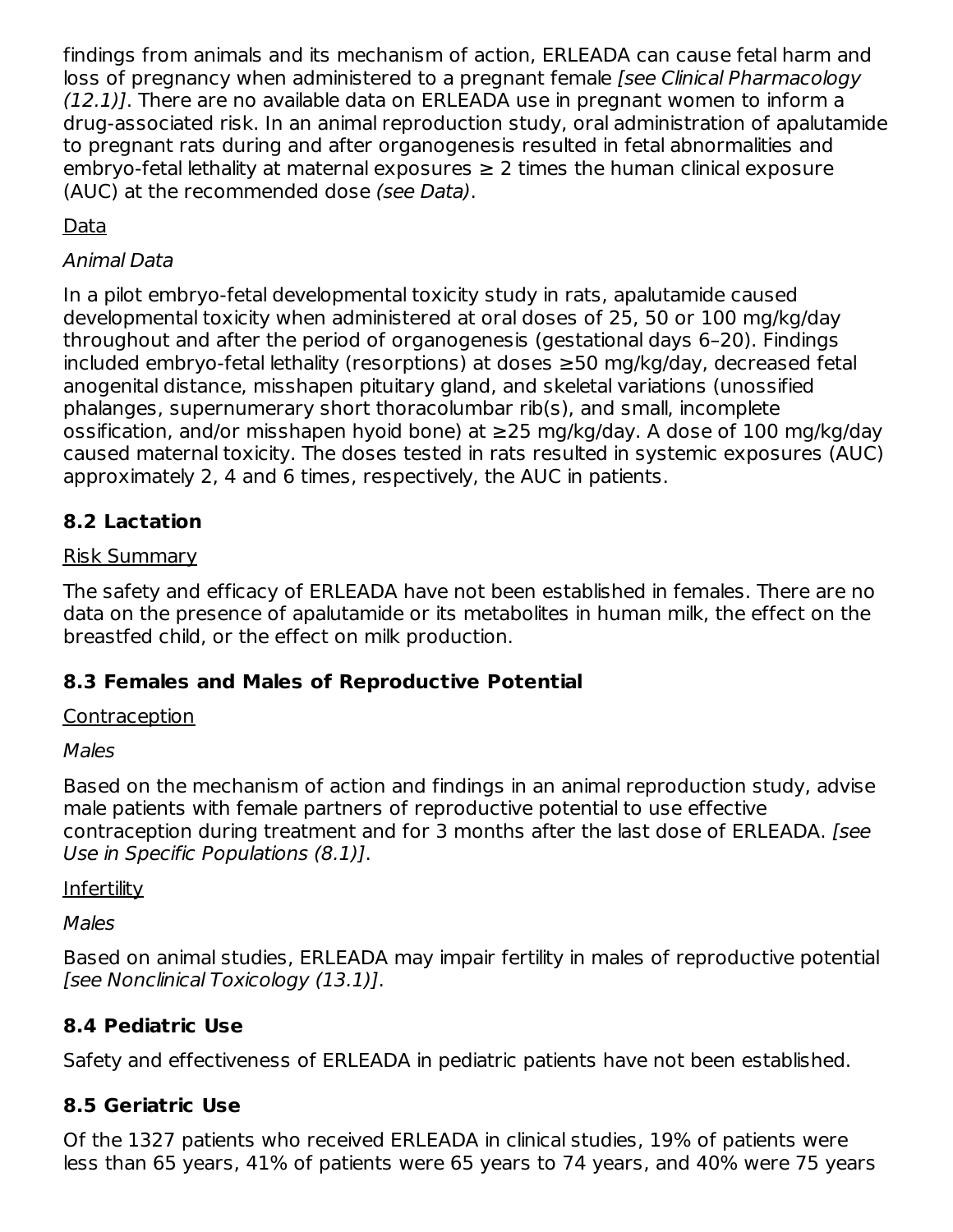and over.

No overall differences in effectiveness were observed between older and younger patients.

Of patients treated with ERLEADA (n=1073), Grade 3–4 adverse reactions occurred in 39% of patients younger than 65 years, 41% of patients 65–74 years, and 49% of patients 75 years or older. Falls in patients receiving ERLEADA with androgen deprivation therapy was elevated in the elderly, occurring in 8% of patients younger than 65 years, 10% of patients 65–74 years, and 19% of patients 75 years or older.

### **10 OVERDOSAGE**

There is no known specific antidote for apalutamide overdose. In the event of an overdose, stop ERLEADA, undertake general supportive measures until clinical toxicity has been diminished or resolved.

### **11 DESCRIPTION**

Apalutamide, the active ingredient of ERLEADA, is an androgen receptor inhibitor. The chemical name is (4-[7-(6-Cyano-5-trifluoromethylpyridin-3-yl)-8-oxo-6-thioxo-5,7 diazaspiro[3.4]oct-5-yl]-2-fluoro-N-methylbenzamide). Apalutamide is a white to slightly yellow powder. Apalutamide is practically insoluble in aqueous media over a wide range of pH values.

The molecular weight is 477.44 and molecular formula is  $\mathsf{C}_{21}\mathsf{H}_{15}\mathsf{F}_{4}\mathsf{N}_{5}\mathsf{O}_{2}\mathsf{S}.$  The structural formula is:



ERLEADA $^{\circledR}$  (apalutamide) is supplied as film-coated tablets for oral administration containing 60 mg of apalutamide. Inactive ingredients of the core tablet are: colloidal anhydrous silica, croscarmellose sodium, hydroxypropyl methylcellulose-acetate succinate, magnesium stearate, microcrystalline cellulose, and silicified microcrystalline cellulose.

The tablets are finished with a commercially available film-coating comprising the following excipients: iron oxide black, iron oxide yellow, polyethylene glycol, polyvinyl alcohol, talc, and titanium dioxide.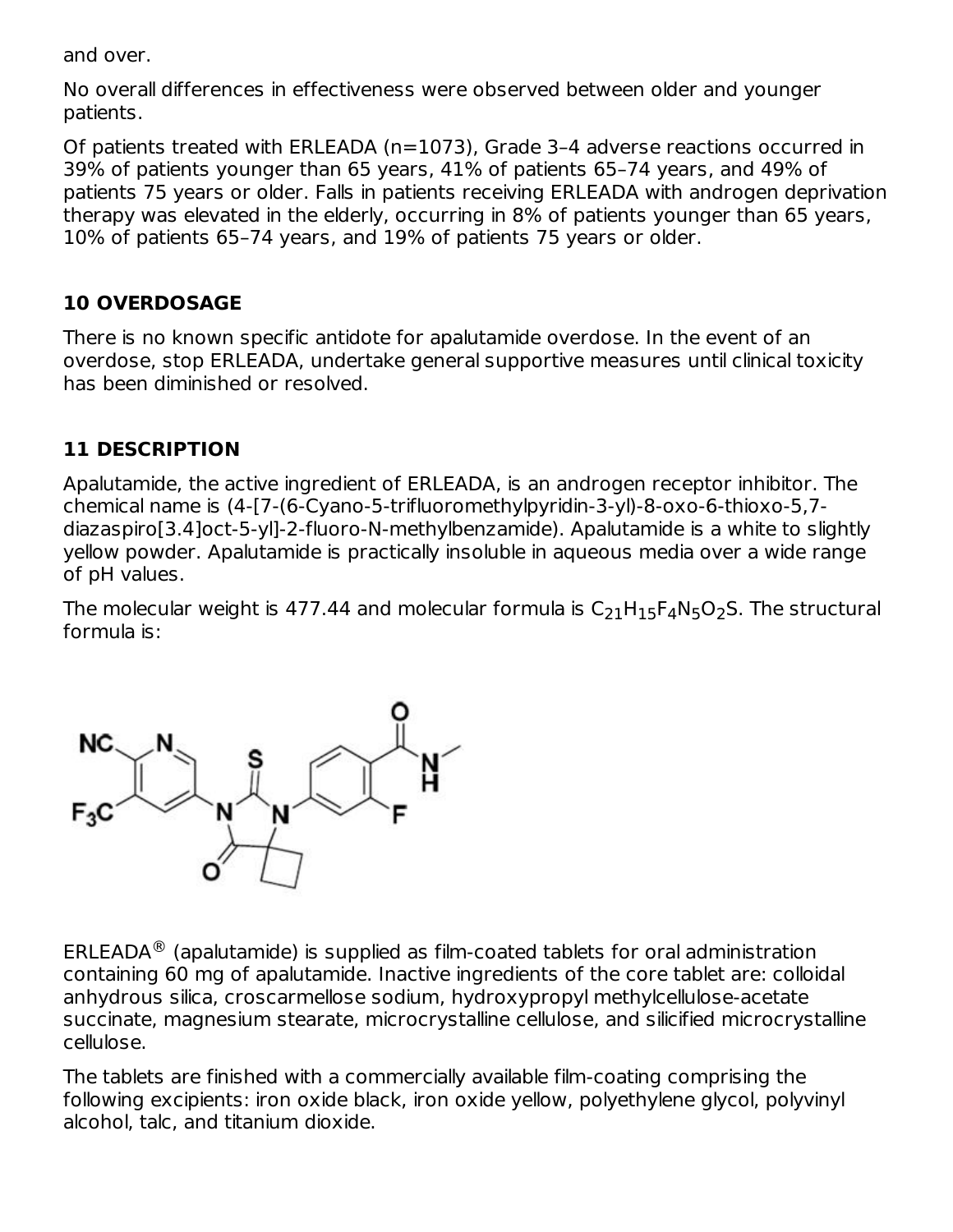### **12 CLINICAL PHARMACOLOGY**

### **12.1 Mechanism of Action**

Apalutamide is an Androgen Receptor (AR) inhibitor that binds directly to the ligandbinding domain of the AR. Apalutamide inhibits AR nuclear translocation, inhibits DNA binding, and impedes AR-mediated transcription. A major metabolite, N-desmethyl apalutamide, is a less potent inhibitor of AR, and exhibited one-third the activity of apalutamide in an in vitro transcriptional reporter assay. Apalutamide administration caused decreased tumor cell proliferation and increased apoptosis leading to decreased tumor volume in mouse xenograft models of prostate cancer.

### **12.2 Pharmacodynamics**

#### Cardiac Electrophysiology

The effect of apalutamide 240 mg once daily on the QTc interval was assessed in an open-label, uncontrolled, multi-center, single-arm dedicated QT study in 45 patients with CRPC. The maximum mean QTcF change from baseline was 12.4 ms (2-sided 90% upper CI: 16.0 ms). An exposure-QT analysis suggested a concentration-dependent increase in QTcF for apalutamide and its active metabolite.

### **12.3 Pharmacokinetics**

Apalutamide pharmacokinetic parameters are presented as the mean [standard deviation (SD)] unless otherwise specified. Apalutamide C<sub>max</sub> and area under the concentration curve (AUC) increased proportionally following repeated once-daily dosing of 30 to 480 mg (0.125 to 2 times the recommended dosage). Following administration of the recommended dosage, apalutamide steady-state was achieved after 4 weeks and the mean accumulation ratio was approximately 5-fold. Apalutamide C<sub>max</sub> was 6.0 mcg/mL (1.7) and AUC was 100 mcg∙h/mL (32) at steady-state. Daily fluctuations in apalutamide plasma concentrations were low, with mean peak-to-trough ratio of 1.63. An increase in apparent clearance (CL/F) was observed with repeat dosing, likely due to induction of apalutamide's own metabolism. The auto-induction effect likely reached its maximum at the recommended dosage because exposure of apalutamide across the dose range of 30 to 480 mg is dose-proportional.

The major active metabolite N-desmethyl apalutamide  $\mathsf{C}_{\mathsf{max}}$  was 5.9 mcg/mL (1.0) and AUC was 124 mcg∙h/mL (23) at steady-state after the recommended dosage. Ndesmethyl apalutamide was characterized by a flat concentration-time profile at steadystate with a mean peak-to-trough ratio of 1.27. Mean AUC metabolite/parent drug ratio for N-desmethyl apalutamide following repeat-dose administration was 1.3. Based on systemic exposure, relative potency, and pharmacokinetic properties, N-desmethyl apalutamide likely contributed to the clinical activity of apalutamide.

#### Absorption

Mean absolute oral bioavailability was approximately 100%. Median time to achieve peak plasma concentration (t<sub>max</sub>) was 2 hours (range: 1 to 5 hours).

Oral administration of four 60 mg apalutamide tablets dispersed in applesauce resulted in no clinically relevant changes in  $\mathsf{C}_{\mathsf{max}}$  and AUC when compared to administration of four intact 60 mg tablets under fasting condition.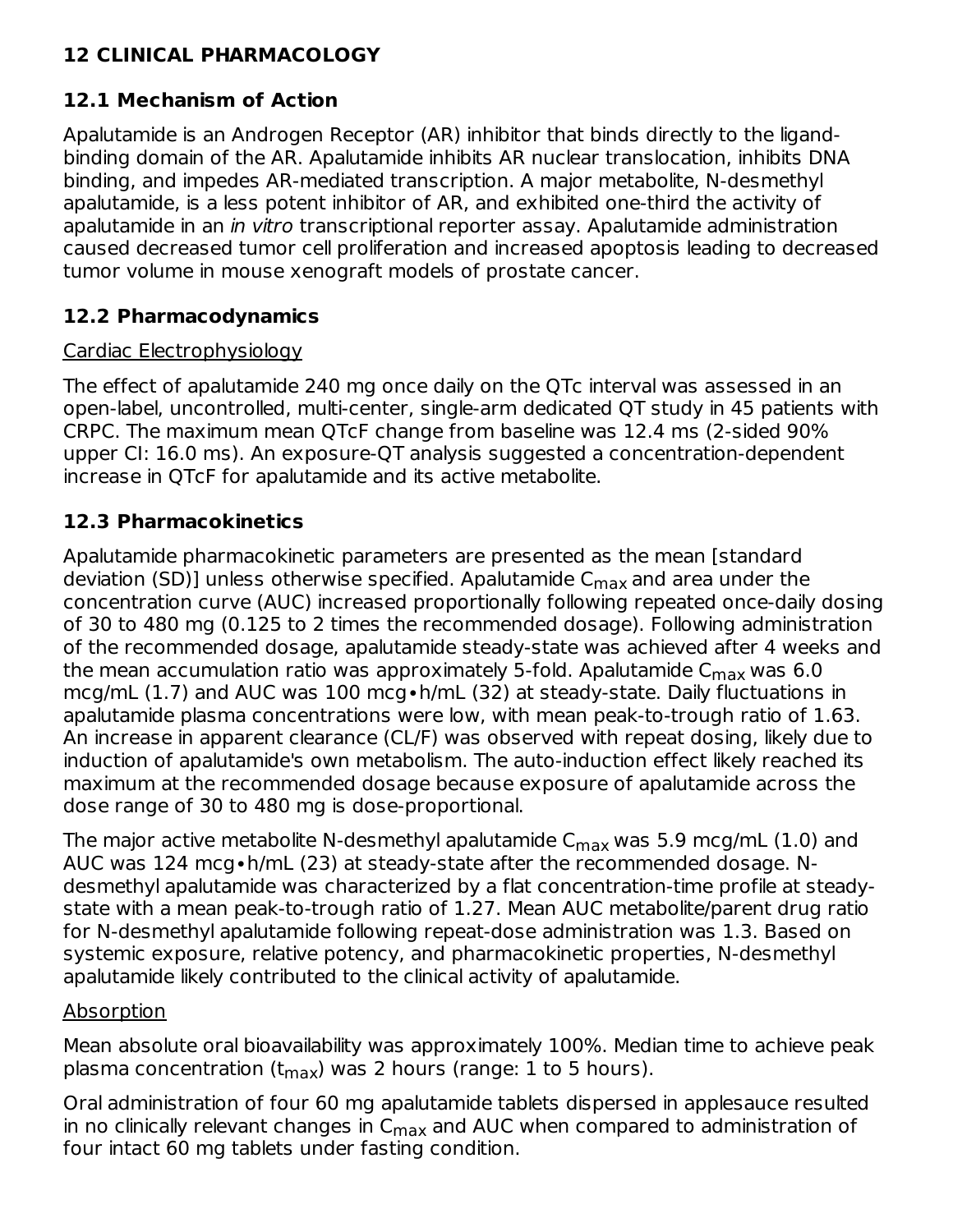#### Effect of Food

Administration of apalutamide to healthy subjects under fasting conditions and with a high-fat meal (approximately 500 to 600 fat calories, 250 carbohydrate calories, and 150 protein calories) resulted in no clinically relevant changes in C<sub>max</sub> and AUC. Median time to reach t<sub>max</sub> was delayed approximately 2 hours with food.

#### **Distribution**

The mean apparent volume of distribution at steady-state of apalutamide was approximately 276 L.

Apalutamide was 96% and N-desmethyl apalutamide was 95% bound to plasma proteins with no concentration dependency.

#### **Elimination**

The CL/F of apalutamide was 1.3 L/h after single dosing and increased to 2.0 L/h at steady-state after once-daily dosing likely due to CYP3A4 auto-induction. The mean effective half-life for apalutamide in patients was approximately 3 days at steady-state.

#### Metabolism

Metabolism is the main route of elimination of apalutamide. Apalutamide is primarily metabolized by CYP2C8 and CYP3A4 to form active metabolite, N-desmethyl apalutamide. The contribution of CYP2C8 and CYP3A4 in the metabolism of apalutamide is estimated to be 58% and 13% following single dose but changes to 40% and 37%, respectively at steady-state.

Apalutamide represented 45% and N-desmethyl apalutamide represented 44% of the total AUC following a single oral administration of radiolabeled apalutamide 240 mg.

#### **Excretion**

Up to 70 days following a single oral administration of radiolabeled apalutamide, 65% of the dose was recovered in urine (1.2% of dose as unchanged apalutamide and 2.7% as N-desmethyl apalutamide) and 24% was recovered in feces (1.5% of dose as unchanged apalutamide and 2% as N-desmethyl apalutamide).

#### Specific Populations

No clinically significant differences in the pharmacokinetics of apalutamide or Ndesmethyl apalutamide were observed based on age (18–94 years), race (Black, non-Japanese Asian, Japanese), mild to moderate (eGFR 30-89 mL/min/1.73 m<sup>2</sup>, estimated by the modification of diet in renal disease [MDRD] equation) renal impairment, or mild (Child-Pugh A) to moderate (Child-Pugh B) hepatic impairment.

The effect of severe renal impairment or end stage renal disease (eGFR ≤29 mL/min/1.73 m<sup>2</sup>, MDRD) or severe hepatic impairment (Child-Pugh C) on apalutamide pharmacokinetics is unknown.

#### Drug Interactions

Effect of Other Drugs on ERLEADA

### **Strong CYP2C8 inhibitors**

Apalutamide C $_{\sf max}$  decreased by 21% while AUC increased by 68% following coadministration of ERLEADA as a 240 mg single dose with gemfibrozil (a strong CYP2C8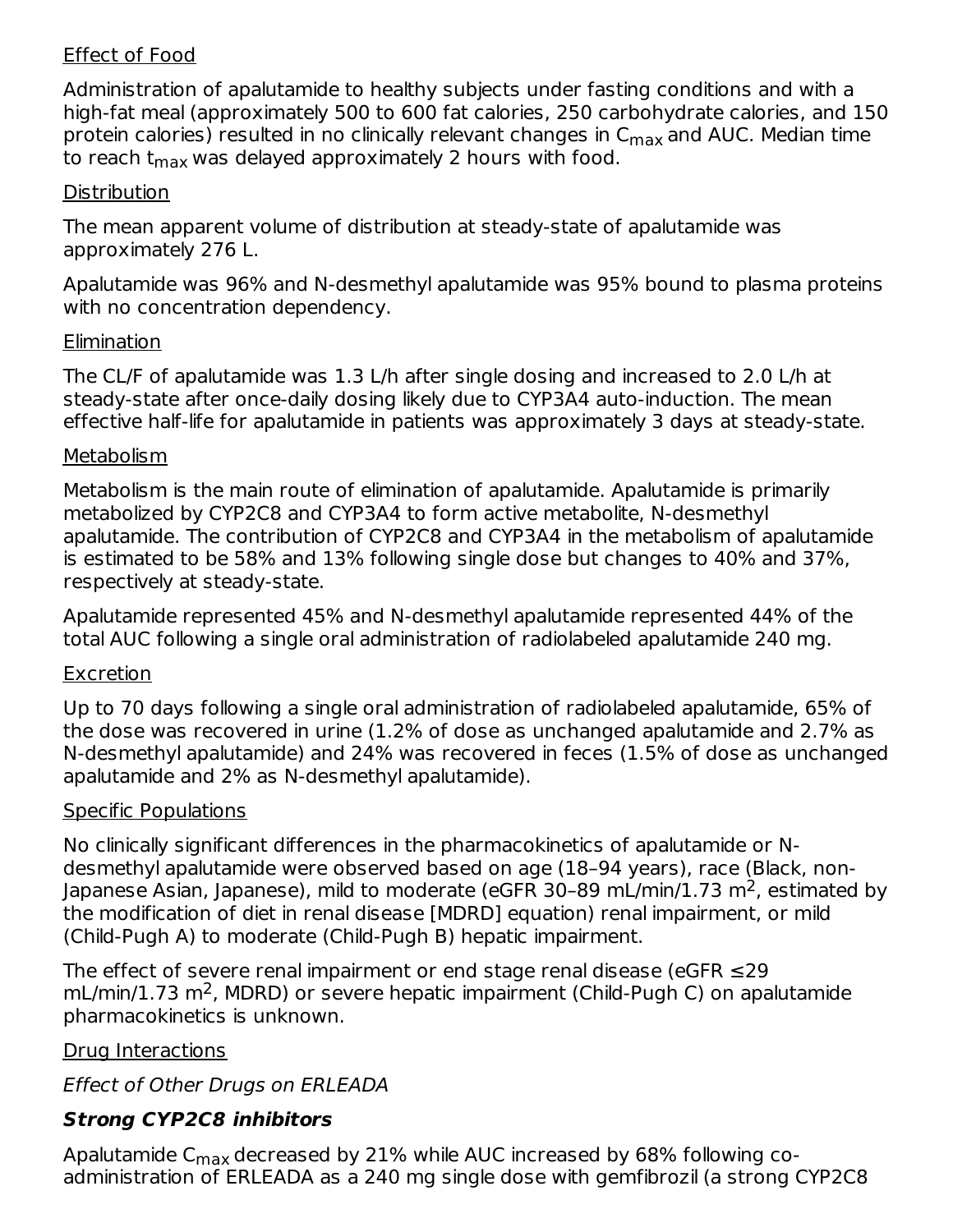inhibitor). Gemfibrozil is predicted to increase the steady-state apalutamide C $_{\sf max}$  by 32% and AUC by 44%. For the active moieties (sum of unbound apalutamide plus the potency-adjusted unbound N-desmethyl apalutamide), the predicted steady-state C<sub>max</sub> increased by 19% and AUC by 23%.

### **Strong CYP3A4 inhibitors**

Apalutamide C $_{\sf max}$ decreased by 22% while AUC was similar following co-administration of ERLEADA as a 240 mg single dose with itraconazole (a strong CYP3A4 inhibitor). Ketoconazole (a strong CYP3A4 inhibitor) is predicted to increase the single-dose apalutamide AUC by 24% but have no impact on C<sub>max</sub>. Ketoconazole is predicted to increase the steady-state apalutamide C $_{\sf max}$  by 38% and AUC by 51%. For the active moieties, the predicted steady-state  $\mathsf{C}_{\mathsf{max}}$  increased by 23% and AUC by 28%.

### **CYP3A4/CYP2C8 inducers**

Rifampin (a strong CYP3A4 and moderate CYP2C8 inducer) is predicted to decrease the steady-state apalutamide C<sub>max</sub> by 25% and AUC by 34%. For the active moieties, the predicted steady-state  $\mathsf{C}_{\mathsf{max}}$  decreased by 15% and AUC by 19%.

### **Acid lowering agents**

Apalutamide is not ionizable under relevant physiological pH condition, therefore acid lowering agents (e.g., proton pump inhibitor,  $H_2$ -receptor antagonist, antacid) are not expected to affect the solubility and bioavailability of apalutamide.

### **Drugs affecting transporters**

In vitro, apalutamide and N-desmethyl apalutamide are substrates for P-gp but not BCRP, OATP1B1, and OATP1B3. Because apalutamide is completely absorbed after oral administration, P-gp does not limit the absorption of apalutamide and therefore, inhibition or induction of P-gp is not expected to affect the bioavailability of apalutamide.

### Effect of ERLEADA on Other Drugs

### **CYP substrates**

In vitro studies showed that apalutamide and N-desmethyl apalutamide are moderate to strong CYP3A4 and CYP2B6 inducers, are moderate inhibitors of CYP2B6 and CYP2C8, and weak inhibitors of CYP2C9, CYP2C19, and CYP3A4. Apalutamide and N-desmethyl apalutamide do not affect CYP1A2 and CYP2D6 at therapeutically relevant concentrations.

Co-administration of ERLEADA with single oral doses of sensitive CYP substrates resulted in a 92% decrease in the AUC of midazolam (a CYP3A4 substrate), 85% decrease in the AUC of omeprazole (a CYP2C19 substrate), and 46% decrease in the AUC of S-warfarin (a CYP2C9 substrate). ERLEADA did not cause clinically significant changes in exposure to a CYP2C8 substrate.

### **P-gp, BCRP and OATP1B1 substrates**

Co-administration of ERLEADA with single oral doses of transporter substrates resulted in a 30% decrease in the AUC of fexofenadine (a P-gp substrate) and 41% decrease in the AUC of rosuvastatin (a BCRP/OATP1B1 substrate) but had no impact on C<sub>max</sub>.

### **UGT substrates**

Apalutamide may induce UGT. Concomitant administration of ERLEADA with medications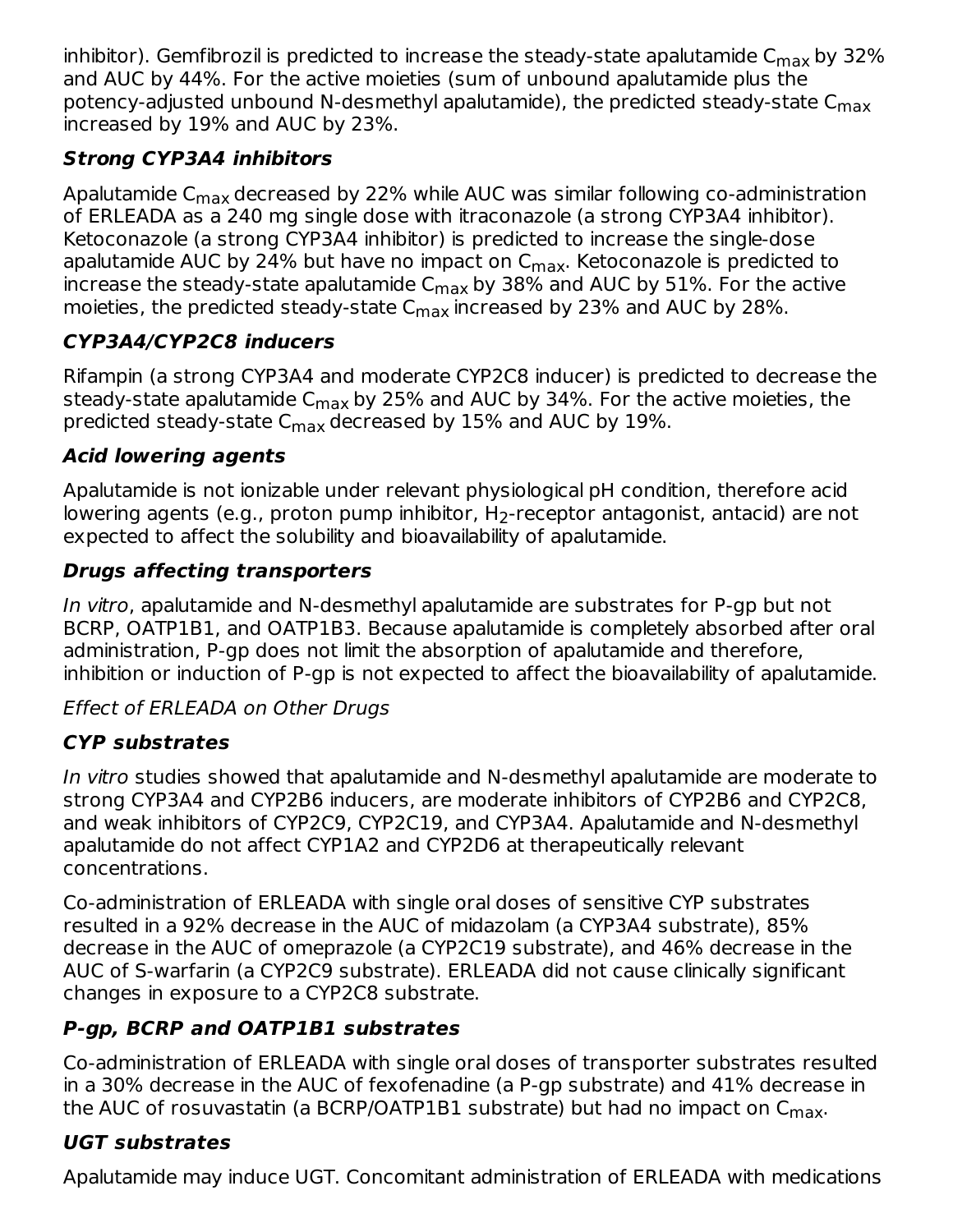that are substrates of UGT may result in lower exposure to these medications.

### **OCT2, OAT1, OAT3 and MATEs substrates**

In vitro, apalutamide and N-desmethyl apalutamide inhibit organic cation transporter 2 (OCT2), organic anion transporter 3 (OAT3) and multidrug and toxin extrusions (MATEs), and do not inhibit organic anion transporter 1. Apalutamide is not predicted to cause clinically significant changes in exposure to an OAT3 substrate.

### **GnRH analog**

In mCSPC subjects receiving leuprolide acetate (a GnRH analog) co-administered with apalutamide, PK data indicated that apalutamide had no apparent effect on the steadystate exposure of leuprolide.

# **13 NONCLINICAL TOXICOLOGY**

### **13.1 Carcinogenesis, Mutagenesis, Impairment of Fertility**

In a 2-year carcinogenicity study in male rats, apalutamide was administered by oral gavage at doses of 5, 15 and 50 mg/kg/day. Apalutamide increased the incidence of Leydig interstitial cell adenoma in the testes at doses  $\geq$  5 mg/kg/day (0.2 times the human exposure based on AUC). The findings in the testes are considered to be related to the pharmacological activity of apalutamide. Rats are regarded as more sensitive than humans to developing interstitial cell tumors in the testes. Oral administration of apalutamide to male rasH2 transgenic mice for 6 months did not result in increased incidence of neoplasms at doses up to 30 mg/kg/day.

Apalutamide did not induce mutations in the bacterial reverse mutation (Ames) assay and was not genotoxic in either in vitro chromosome aberration assay or the in vivo rat bone marrow micronucleus assay or the in vivo rat Comet assay.

In repeat-dose toxicity studies in male rats (up to 26 weeks) and dogs (up to 39 weeks), atrophy of the prostate gland and seminal vesicles, aspermia/hypospermia, tubular degeneration and/or hyperplasia or hypertrophy of the interstitial cells in the reproductive system were observed at  $\geq$  25 mg/kg/day in rats (1.4 times the human exposure based on AUC) and  $\geq$  2.5 mg/kg/day in dogs (0.9 times the human exposure based on AUC).

In a fertility study in male rats, a decrease in sperm concentration and motility, increased abnormal sperm morphology, lower copulation and fertility rates (upon pairing with untreated females) along with reduced weights of the secondary sex glands and epididymis were observed following 4 weeks of dosing at  $\geq$  25 mg/kg/day (0.8 times the human exposure based on AUC). A reduced number of live fetuses due to increased pre- and/or post-implantation loss was observed following 4 weeks of 150 mg/kg/day administration (5.7 times the human exposure based on AUC). Effects on male rats were reversible after 8 weeks from the last apalutamide administration.

### **14 CLINICAL STUDIES**

The efficacy and safety of ERLEADA was established in two randomized placebocontrolled clinical trials.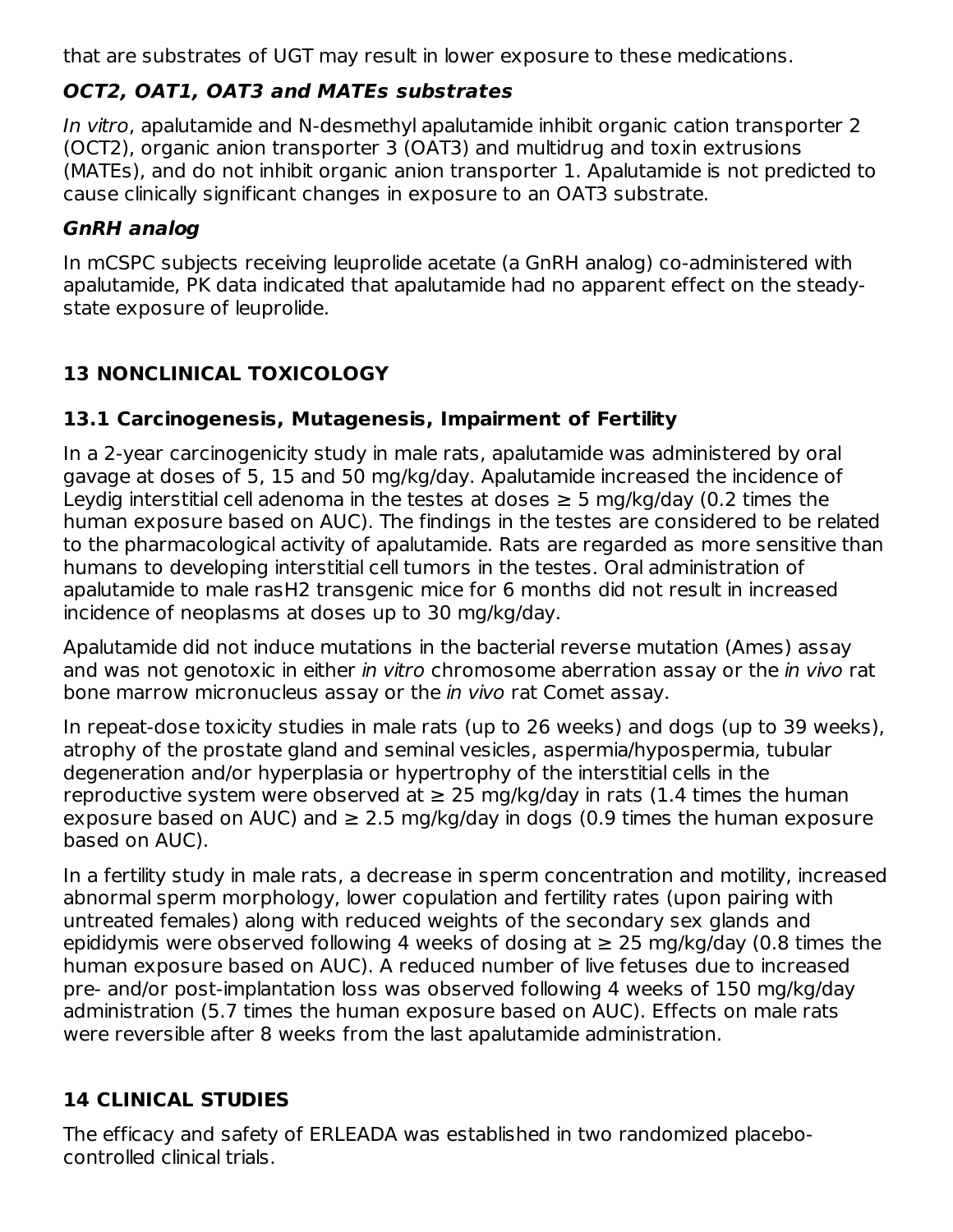#### TITAN (NCT02489318): Metastatic Castration-sensitive Prostate Cancer (mCSPC)

TITAN was a randomized, double-blind, placebo-controlled, multinational, clinical trial in which 1052 patients with mCSPC were randomized (1:1) to receive either ERLEADA orally at a dose of 240 mg once daily (N=525) or placebo once daily (N=527). All patients in the TITAN trial received concomitant GnRH analog or had prior bilateral orchiectomy. Patients were stratified by Gleason score at diagnosis, prior docetaxel use, and region of the world. Patients with both high- and low-volume mCSPC were eligible for the study. High volume of disease was defined as metastases involving the viscera with 1 bone lesion or the presence of 4 or more bone lesions, at least 1 of which must be in a bony structure beyond the vertebral column and pelvic bones.

The following patient demographics and baseline disease characteristics were balanced between the treatment arms. The median age was 68 years (range 43–94) and 23% of patients were 75 years of age or older. The racial distribution was 68% Caucasian, 22% Asian, and 2% Black. Sixty-three percent (63%) of patients had high-volume disease and 37% had low-volume disease. Sixteen percent (16%) of patients had prior surgery, radiotherapy of the prostate or both. A majority of patients had a Gleason score of 8 or higher (67%). Sixty-eight percent (68%) of patients received prior treatment with an anti-androgen (bicalutamide, flutamide, or nilutamide). All patients except one in the placebo group, had an Eastern Cooperative Oncology Group Performance Status (ECOG PS) score of 0 or 1 at study entry.

The major efficacy outcome measures of the study were overall survival (OS) and radiographic progression-free survival (rPFS). Radiographic progression-free survival was based on investigator assessment and was defined as time from randomization to radiographic disease progression or death. Radiographic disease progression was defined by identification of 2 or more new bone lesions on a bone scan with confirmation (Prostate Cancer Working Group 2 criteria) and/or progression in soft tissue disease.

A statistically significant improvement in OS and rPFS was demonstrated in patients randomized to receive ERLEADA compared with patients randomized to receive placebo. The results for OS are based upon a prespecified interim efficacy analysis. An updated OS analysis was conducted at the time of final study analysis when 405 deaths were observed. The median follow-up time was 44 months. Thirty-nine percent of patients in the placebo arm crossed over to receive ERLEADA. Efficacy results of TITAN are summarized in Table 5 and Figures 1 and 2.

| Endpoint                                               | <b>ERLEADA</b><br>$(N=525)$ | <b>Placebo</b><br>$(N=527)$ |  |
|--------------------------------------------------------|-----------------------------|-----------------------------|--|
| <b>Primary Overall Survival*</b>                       |                             |                             |  |
| Deaths (%)                                             | 83 (16%)                    | 117 (22%)                   |  |
| Median, months $(95\% \text{ Cl})^{\dagger}$           | NE (NE, NE)                 | NE (NE, NE)                 |  |
| Hazard Ratio (95% CI) <sup><math>\ddagger</math></sup> |                             | 0.67(0.51, 0.89)            |  |
| $p$ -value $\delta$                                    |                             | 0.0053                      |  |
| <b>Updated Overall Survival</b>                        |                             |                             |  |
| Deaths (%)                                             | 170 (32%)                   | 235 (45%)                   |  |
| Median, months $(95\% \text{ Cl})^{\dagger}$           | NE (NE, NE)<br>52 (42, NE)  |                             |  |
| Hazard Ratio (95% CI) <sup><math>\ddagger</math></sup> | 0.65(0.53, 0.79)            |                             |  |

#### **Table 5: Efficacy Results from the TITAN Study**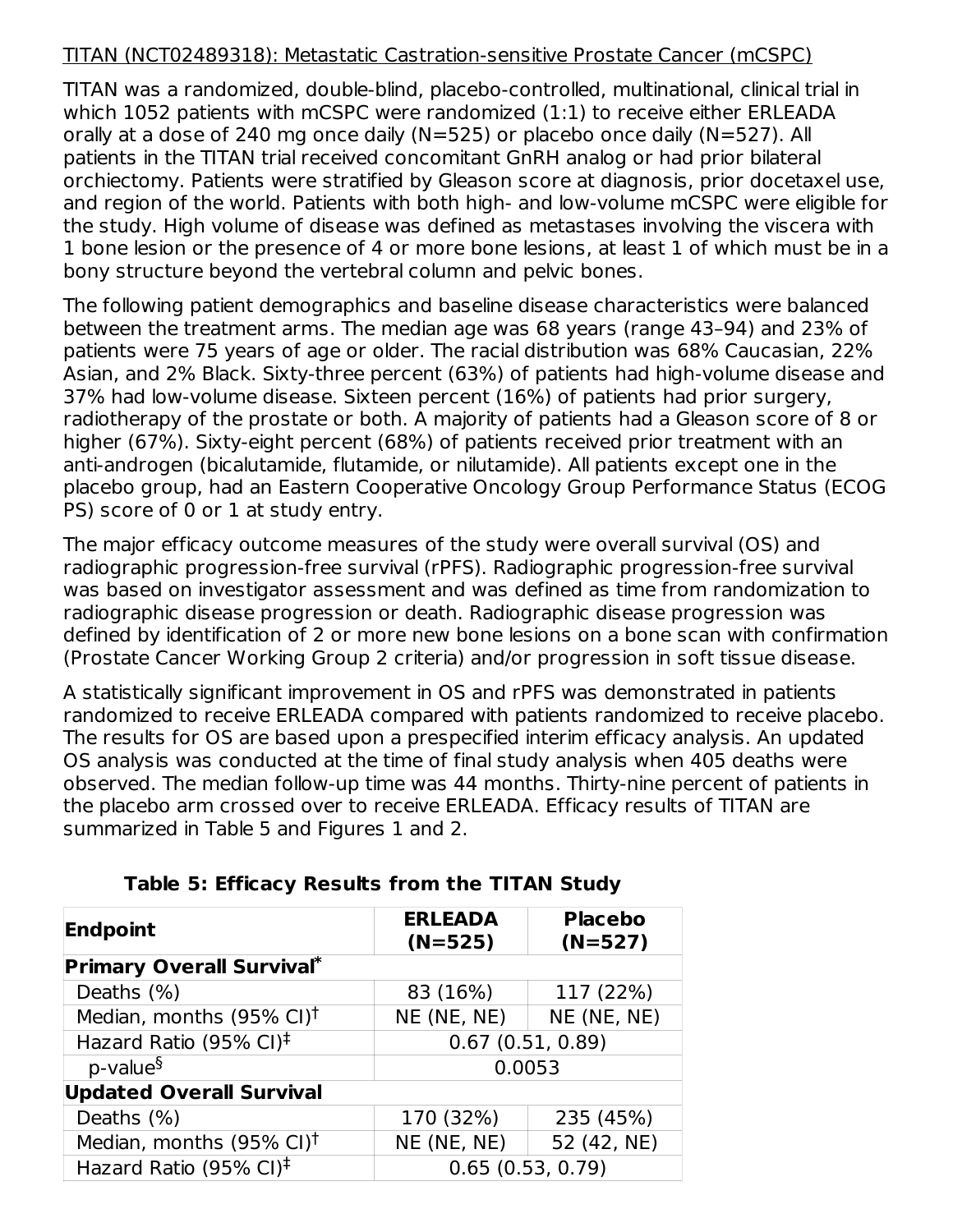| <b>Radiographic Progression-free Survival</b>                  |                  |                               |  |  |  |  |
|----------------------------------------------------------------|------------------|-------------------------------|--|--|--|--|
| Disease progression or death<br>134 (26%)<br>231 (44%)<br>(% ) |                  |                               |  |  |  |  |
| Median, months $(95\% \text{ Cl})^{\dagger}$                   |                  | $NE (NE, NE)$   22.1 (18, 33) |  |  |  |  |
| Hazard Ratio (95% CI) <sup>‡</sup>                             | 0.48(0.39, 0.60) |                               |  |  |  |  |
| p-value <sup>§</sup>                                           | < 0.0001         |                               |  |  |  |  |

 $\ast$  Interim analysis is based on 50% of the number of events planned for the final analysis. Allocated alpha  $= 0.01$ .

† NE=Not Estimable

‡ Hazard ratio is from stratified proportional hazards model. Hazard ratio <1 favors ERLEADA.

§ p-value is from the log-rank test stratified by Gleason score at diagnosis (≤7 vs. >7), Region (NA/EU vs. Other Countries) and Prior docetaxel use (Yes vs. No).

Consistent improvement in rPFS was observed across the following patient subgroups: disease volume (high vs low), prior docetaxel use (yes or no), and Gleason score at diagnosis ( $\leq$ 7 vs. >7).

Consistent improvement in OS was observed across the following patient subgroups: disease volume (high vs low) and Gleason score at diagnosis ( $\leq$ 7 vs. >7).

Treatment with ERLEADA resulted in a statistically significant delay in the initiation of cytotoxic chemotherapy (HR = 0.39, 95% CI = 0.27, 0.56;  $p < 0.0001$ ).

#### **Figure 1: Kaplan-Meier Plot of Updated Overall Survival (OS); Intent-to-treat mCSPC Population (TITAN)**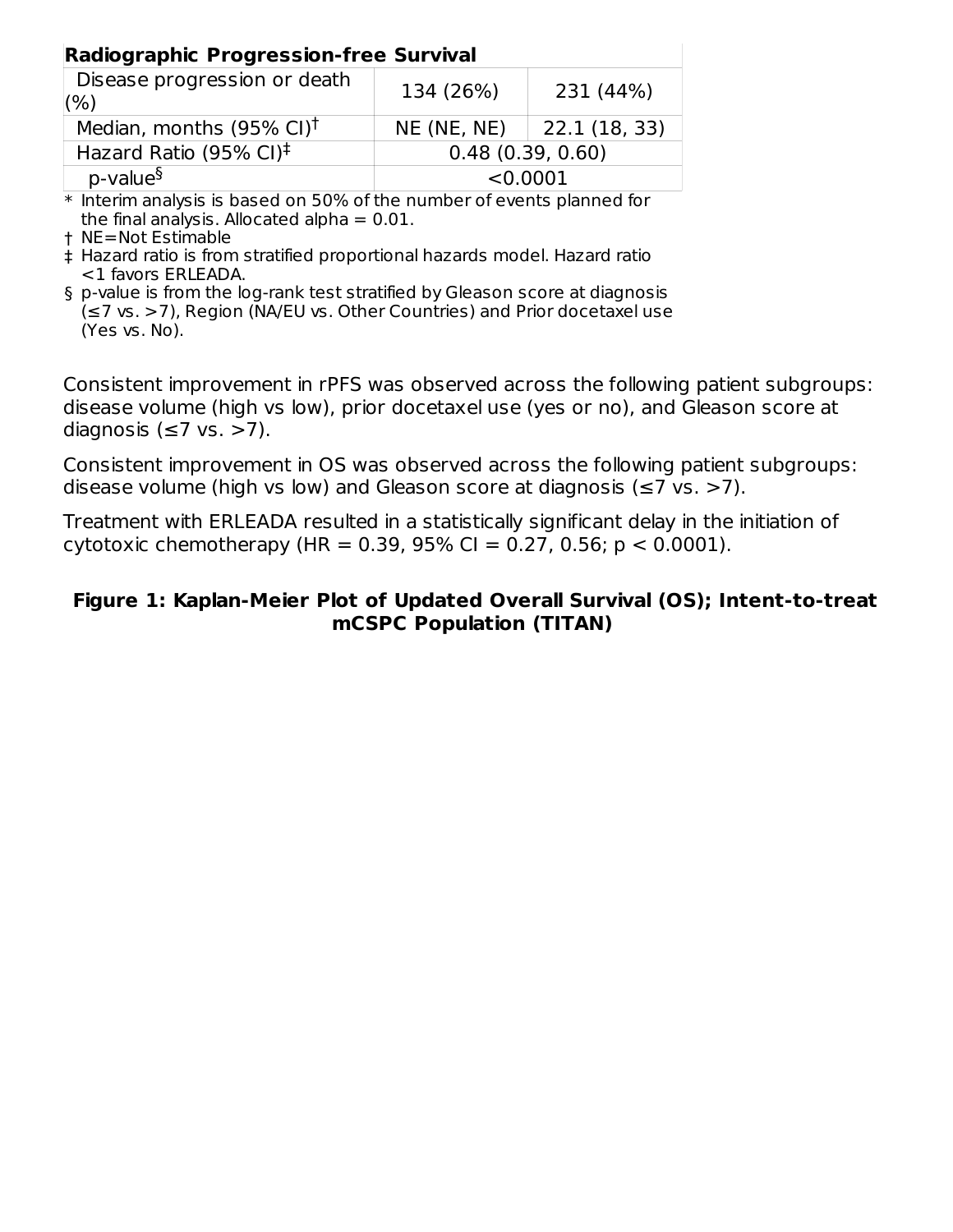

**Figure 2: Kaplan-Meier Plot of Radiographic Progression-Free Survival (rPFS); Intent-to-treat mCSPC Population (TITAN)**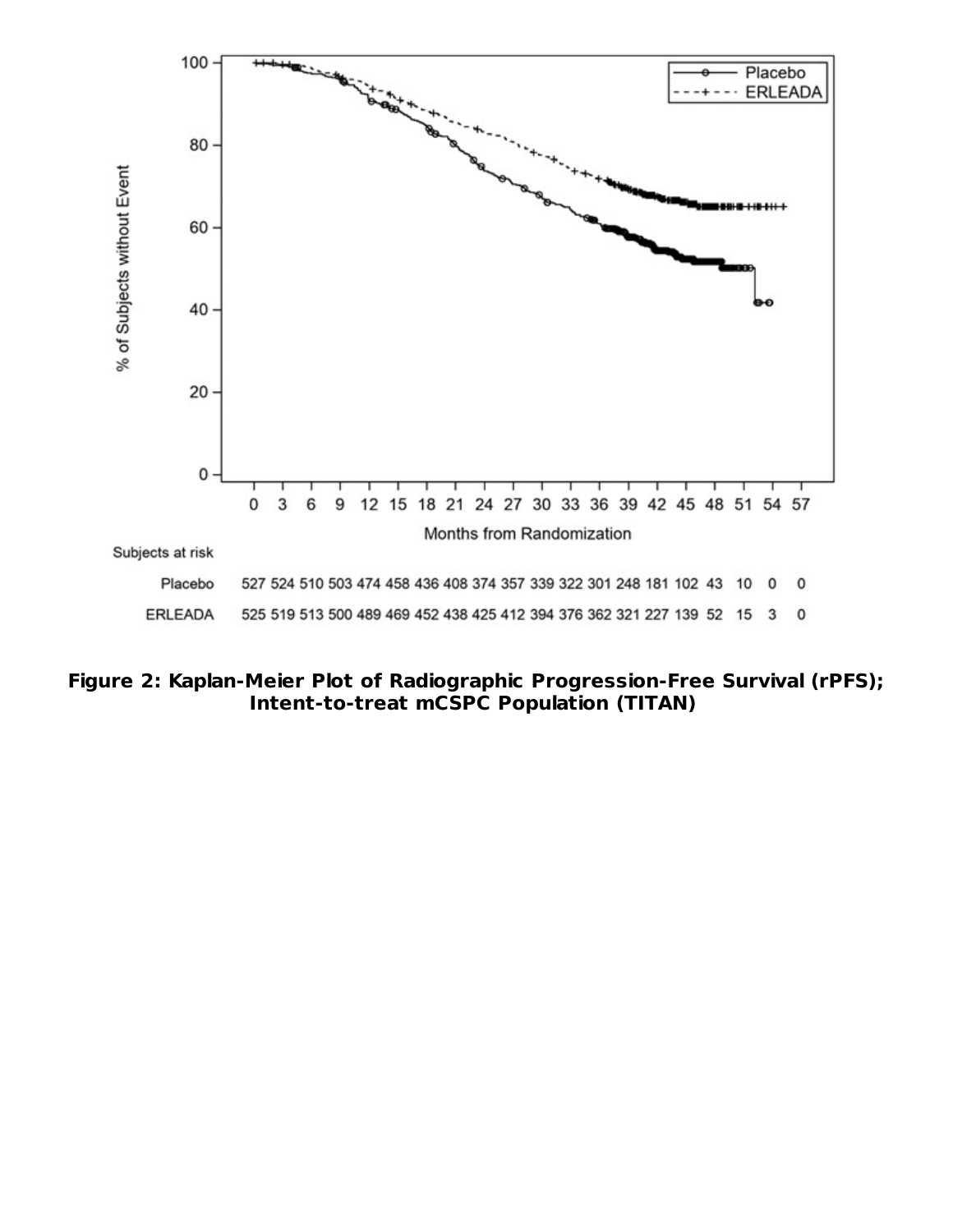

#### SPARTAN (NCT01946204): Non-metastatic, Castration-resistant Prostate Cancer (nmCRPC)

SPARTAN was a multicenter, double-blind, randomized (2:1), placebo-controlled clinical trial in which 1207 patients with nmCRPC were randomized (2:1) to receive either ERLEADA orally at a dose of 240 mg once daily (N=806) or placebo once daily (N=401). All patients in the SPARTAN trial received a concomitant GnRH analog or had a bilateral orchiectomy. Patients were stratified by Prostate Specific Antigen (PSA) Doubling Time (PSADT), the use of bone-sparing agents, and locoregional disease. Patients were required to have a PSADT  $\leq 10$  months and confirmation of non-metastatic disease by blinded independent central review (BICR). PSA results were blinded and were not used for treatment discontinuation. Patients randomized to either arm discontinued treatment for radiographic disease progression confirmed by BICR, locoregional-only progression, initiation of new treatment, unacceptable toxicity, or withdrawal.

The following patient demographics and baseline disease characteristics were balanced between the treatment arms. The median age was 74 years (range 48–97) and 26% of patients were 80 years of age or older. The racial distribution was 66% Caucasian, 12% Asian, and 6% Black. Seventy-seven percent (77%) of patients in both treatment arms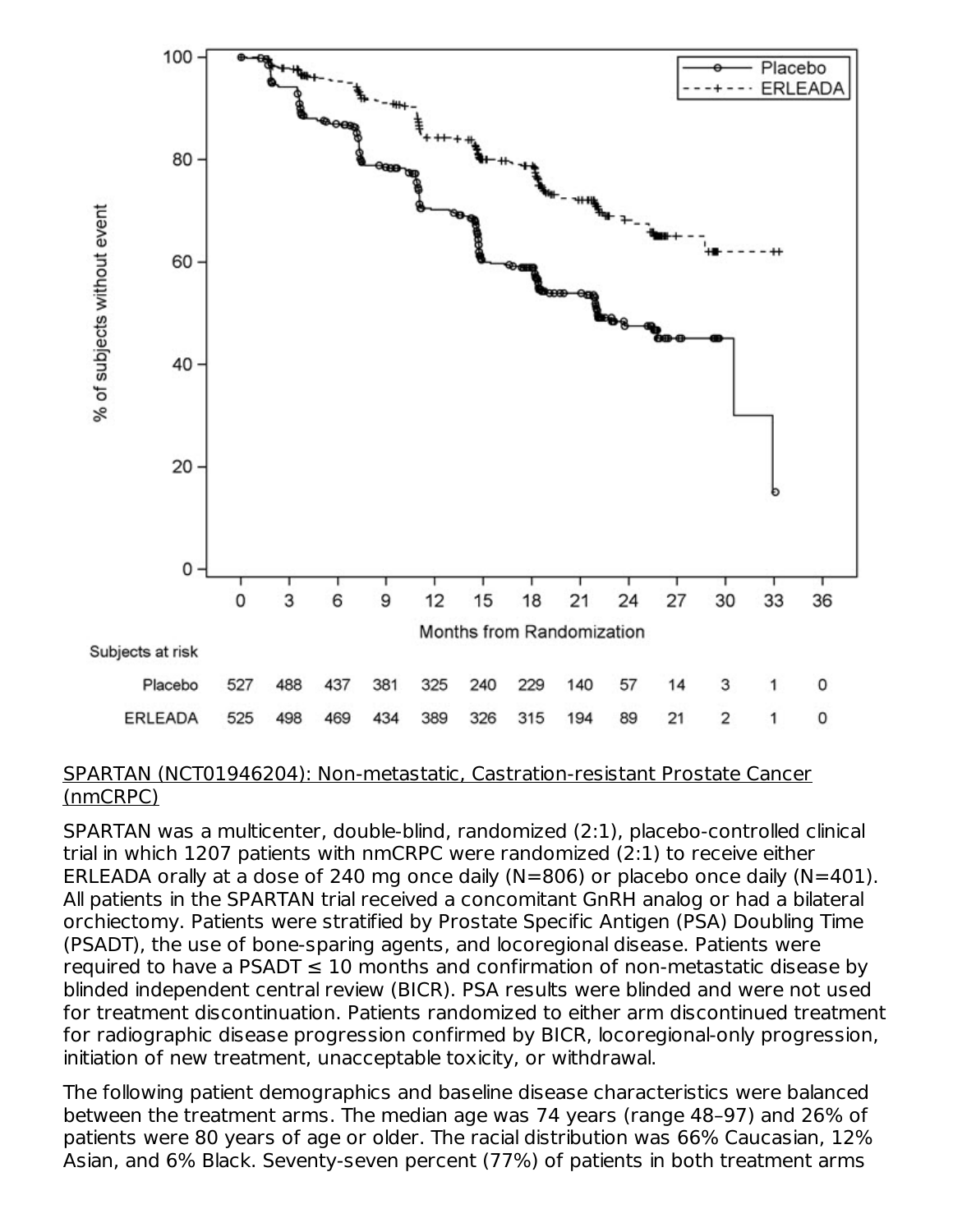had prior surgery or radiotherapy of the prostate. A majority of patients had a Gleason score of 7 or higher (78%). Fifteen percent (15%) of patients had <2 cm pelvic lymph nodes at study entry. Seventy-three percent (73%) of patients received prior treatment with an anti-androgen; 69% of patients received bicalutamide and 10% of patients received flutamide. All patients had an Eastern Cooperative Oncology Group Performance Status (ECOG PS) score of 0 or 1 at study entry.

The major efficacy outcome measure of the study was metastasis-free survival (MFS), defined as the time from randomization to the time of first evidence of BICR-confirmed distant metastasis, defined as new bone or soft tissue lesions or enlarged lymph nodes above the iliac bifurcation, or death due to any cause, whichever occurred first. Additional efficacy endpoints were time to metastasis (TTM), progression-free survival (PFS) which also includes locoregional progression, time to symptomatic progression, overall survival (OS), and time to initiation of cytotoxic chemotherapy.

A statistically significant improvement in MFS and OS was demonstrated in patients randomized to receive ERLEADA compared with patients randomized to receive placebo. The major efficacy outcome (MFS) was supported by improvements in TTM and PFS. The final analysis of OS and time to initiation of cytotoxic chemotherapy was conducted 32 months after the analysis of MFS, TTM and PFS. The efficacy results from SPARTAN are summarized in Table 6 and Figures 3 and 4.

| <b>Endpoint</b>                                       | <b>ERLEADA</b><br>$(N=806)$   | <b>Placebo</b><br>$(N=401)$   |  |
|-------------------------------------------------------|-------------------------------|-------------------------------|--|
| Metastasis Free Survival $^{\ast ,\dagger ,\ddagger}$ |                               |                               |  |
| Number of Events (%)                                  | 184 (23%)                     | 194 (48%)                     |  |
| Median, months $(95\% \text{ Cl})^{\S}$               | 40.5 (NE, NE) $\vert$         | 16.2 (15, 18)                 |  |
| Hazard Ratio (95% CI)                                 |                               | 0.28(0.23, 0.35)              |  |
| p-value <sup>*</sup>                                  |                               | < 0.0001                      |  |
| Time to Metastasis $^{\ast ,\dagger}$                 |                               |                               |  |
| Number of Events (%)                                  | 175(22%)                      | 191 (48%)                     |  |
| Median, months (95% CI) <sup>§</sup>                  | 40.5 (NE, NE)   16.6 (15, 18) |                               |  |
| Hazard Ratio (95% CI)                                 | 0.27(0.22, 0.34)              |                               |  |
| $p$ -value $*$                                        |                               | < 0.0001                      |  |
| <b>Progression-Free Survival</b> $^{\ast,\dagger}$    |                               |                               |  |
| Number of Events (%)                                  | 200 (25%)                     | 204 (51%)                     |  |
| Median, months $(95\% \text{ Cl})^{\S}$               | 40.5 (NE, NE)   14.7 (14, 18) |                               |  |
| Hazard Ratio (95% CI)                                 |                               | 0.29(0.24, 0.36)              |  |
| $p$ -value $*$                                        |                               | < 0.0001                      |  |
| <b>Overall Survival</b>                               |                               |                               |  |
| Number of Events (%)                                  | 274 (34%)                     | 154 (38%)                     |  |
| Median, months $(95\% \text{ Cl})^{\S}$               |                               | 73.9 (61, NE)   59.9 (53, NE) |  |
| Hazard Ratio (95% CI)                                 |                               | 0.78(0.64, 0.96)              |  |
| p-value <sup>*</sup>                                  | 0.0161                        |                               |  |

**Table 6: Efficacy Results from the SPARTAN Study**

\* All analyses stratified by PSA doubling time, bone-sparing agent use, and locoregional disease status.

† Confirmed responses assessed by BICR.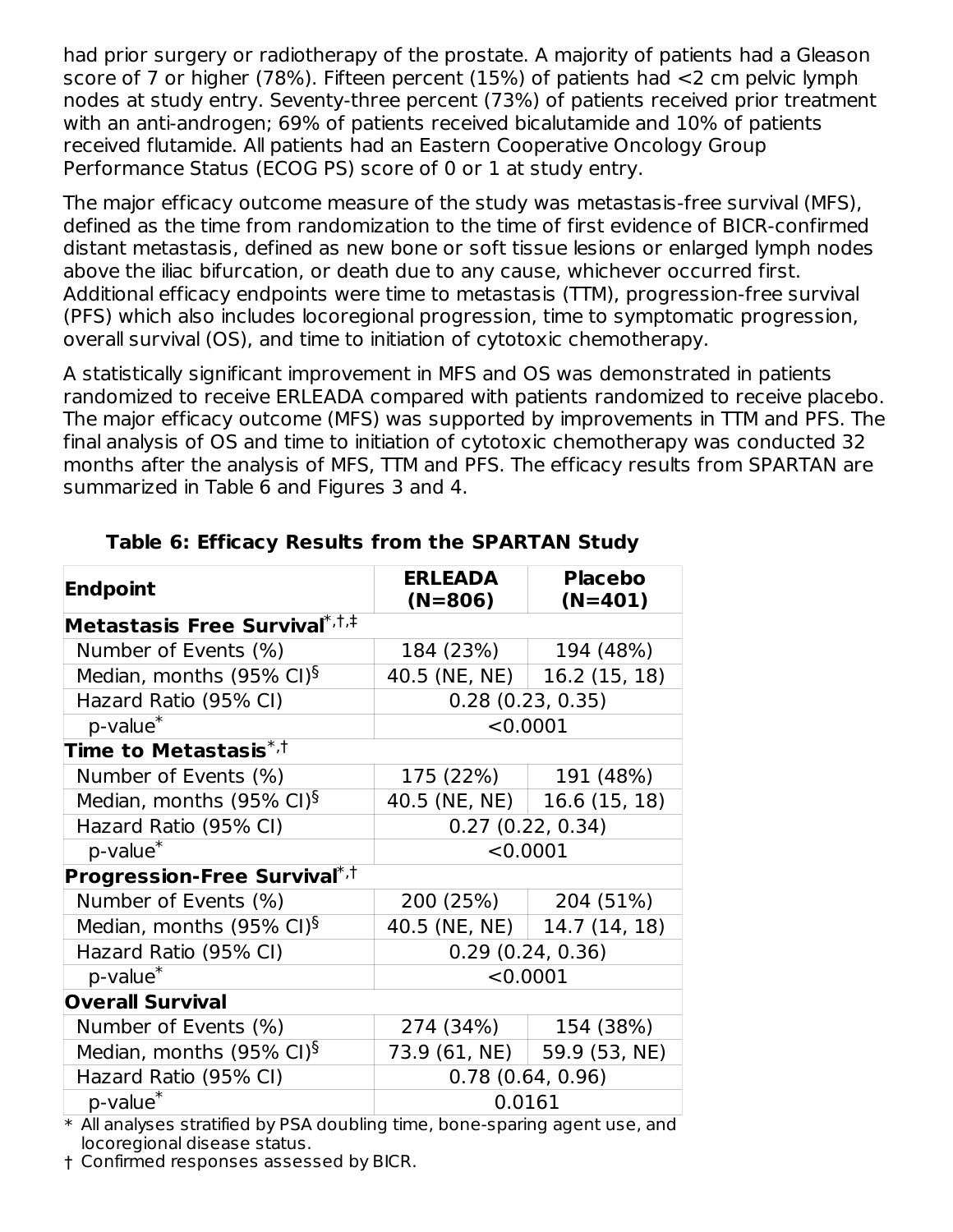† ‡ Locoregional-only progression is observed in 2.4% of patients overall.

§ NE=Not Estimable

Consistent results for MFS were observed across patient subgroups including PSADT ( $\leq$ 6 months or  $> 6$  months), use of a prior bone-sparing agent (yes or no), and locoregional disease (N0 or N1).

Treatment with ERLEADA resulted in a statistically significant delay in the initiation of cytotoxic chemotherapy  $[HR = 0.63 (95\% CI:0.49, 0.81), p=0.0002]$ .



**Figure 3: Kaplan-Meier Metastasis-Free Survival (MFS) Curve in SPARTAN (nmCRPC)**

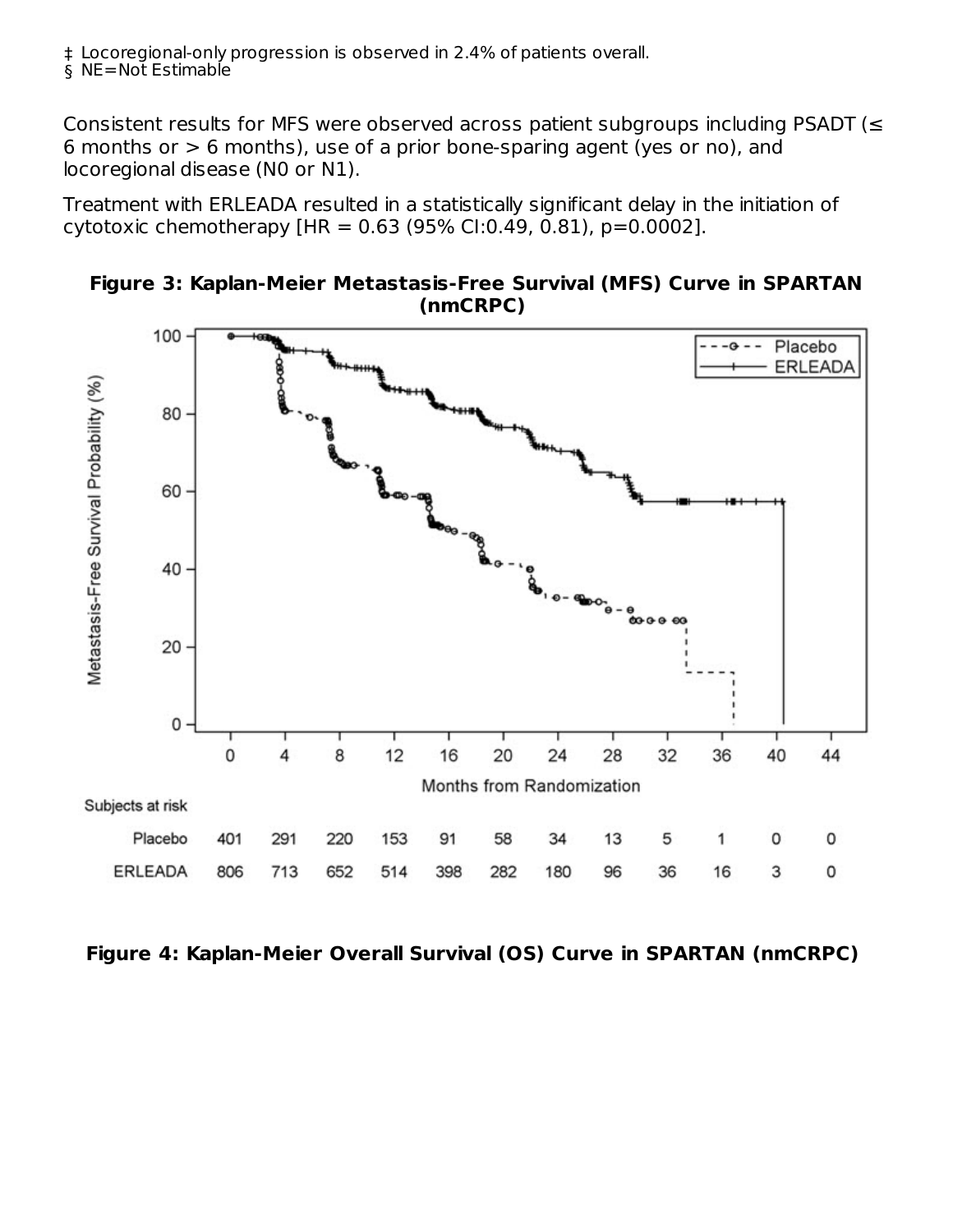

#### **16 HOW SUPPLIED/STORAGE AND HANDLING**

ERLEADA $^{\circledR}$  (apalutamide) 60 mg film-coated tablets are slightly yellowish to greyish green, oblong-shaped tablets debossed with "AR 60" on one side. ERLEADA 60 mg tablets are available in bottles of 120 tablets. Each bottle contains silica gel desiccant.

NDC Number 59676-600-12

#### Storage and Handling

Store at 20°C to 25°C (68°F to 77°F); excursions permitted to 15°C to 30°C (59°F to 86°F) [see USP Controlled Room Temperature].

Store in the original package. Do not discard desiccant. Protect from light and moisture.

#### **17 PATIENT COUNSELING INFORMATION**

Advise the patient to read the FDA-approved patient labeling (Patient Information).

Cerebrovascular and Ischemic Cardiovascular Events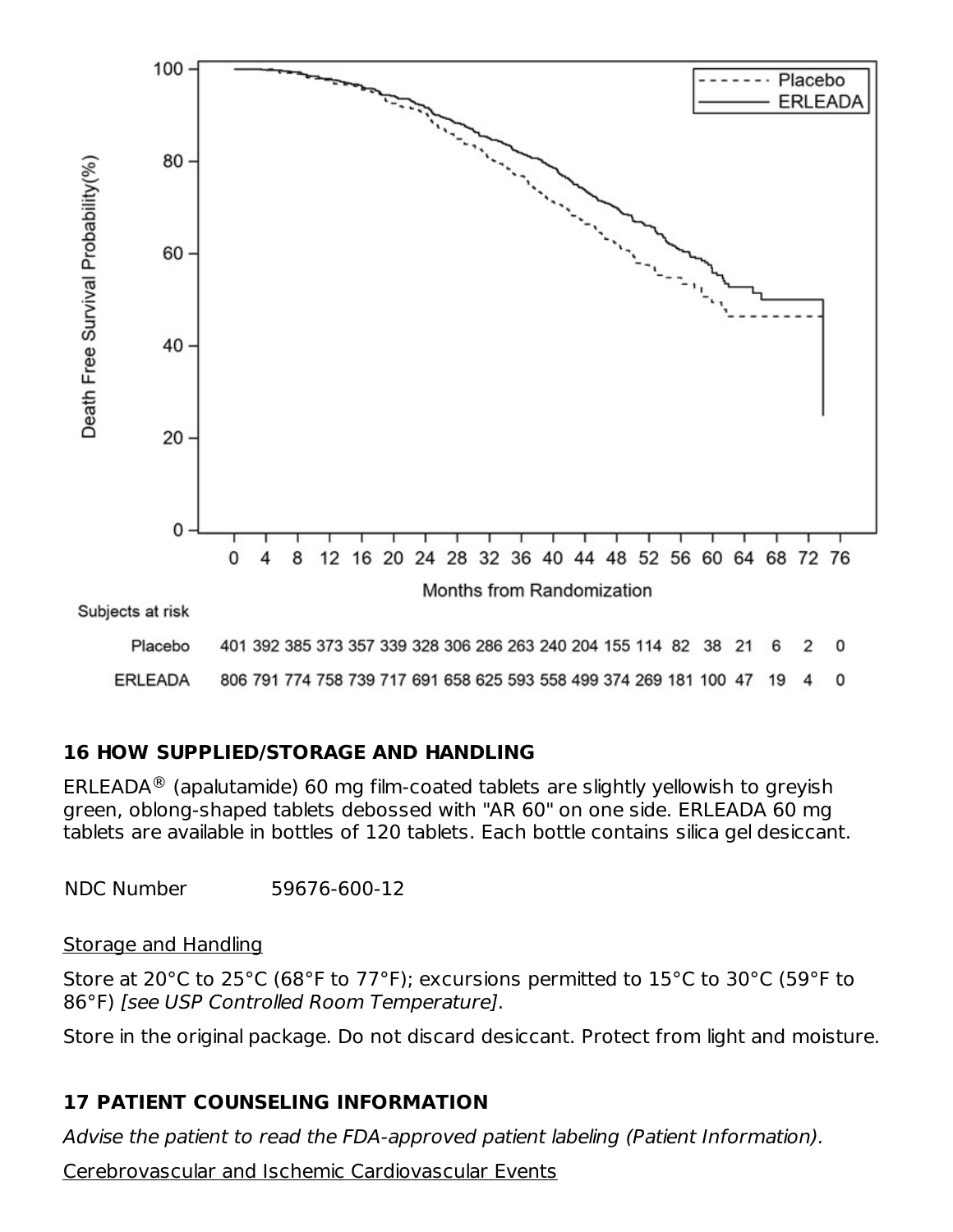• Inform patients that ERLEADA has been associated with cerebrovascular and ischemic cardiovascular events. Advise patients to seek immediate medical attention if any symptoms suggestive of a cardiovascular or a cerebrovascular event occur (see Warnings and Precautions (5.1)].

#### Falls and Fractures

• Inform patients that ERLEADA is associated with an increased incidence of falls and fractures [see Warnings and Precautions (5.2, 5.3)].

#### **Seizures**

• Inform patients that ERLEADA has been associated with an increased risk of seizure. Discuss conditions that may predispose to seizures and medications that may lower the seizure threshold. Advise patients of the risk of engaging in any activity where sudden loss of consciousness could cause serious harm to themselves or others. Inform patients to contact their healthcare provider right away if they experience a seizure [see Warnings and Precautions (5.4)].

#### Rash

• Inform patients that ERLEADA is associated with rashes and to inform their healthcare provider if they develop a rash [see Adverse Reactions (6.1, 6.2)].

#### Dosage and Administration

- Inform patients receiving concomitant gonadotropin-releasing hormone (GnRH) analog therapy that they need to maintain this treatment during the course of treatment with ERLEADA.
- Instruct patients to take their dose at the same time each day (once daily). ERLEADA can be taken with or without food. Each tablet should be swallowed whole.
- Inform patients that in the event of a missed daily dose of ERLEADA, they should take their normal dose as soon as possible on the same day with a return to the normal schedule on the following day. The patient should not take extra tablets to make up the missed dose [see Dosage and Administration (2.1)].
- Instruct patients who have difficulty swallowing tablets whole to mix the recommended dose of ERLEADA tablets with applesauce. Do not crush tablets [see Dosage and Administration (2.3)].

#### Embryo-Fetal Toxicity

• Inform patients that ERLEADA can be harmful to a developing fetus. Advise male patients with female partners of reproductive potential to use effective contraception during treatment and for 3 months after the last dose of ERLEADA. Advise male patients to use a condom if having sex with a pregnant woman [see Warnings and Precautions (5.5)].

#### Infertility

Advise male patients that ERLEADA may impair fertility and not to donate sperm during therapy and for 3 months following the last dose of ERLEADA [see Use in Specific Populations (8.3)].

Manufactured for: Janssen Products, LP Horsham, PA 19044, USA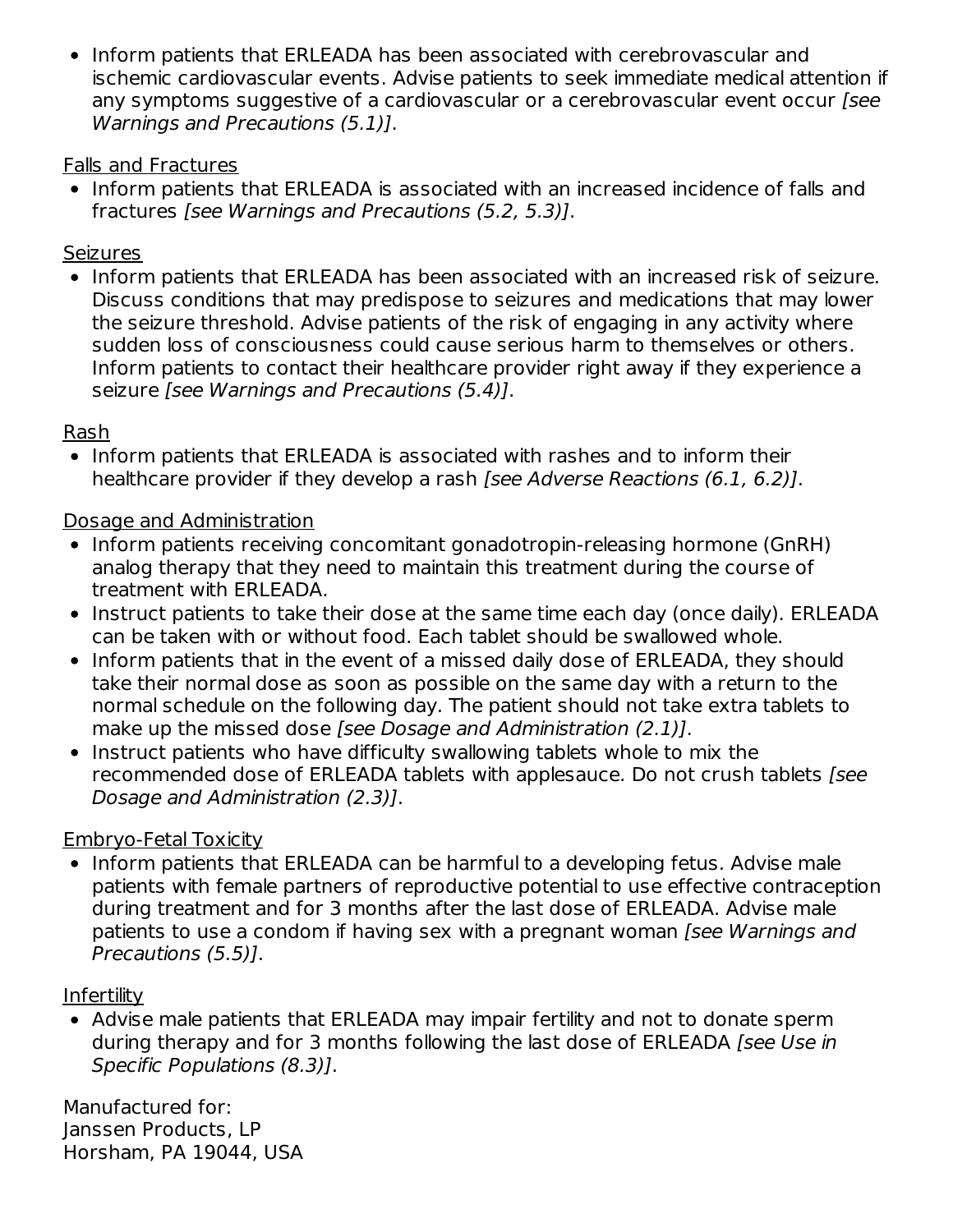#### **PATIENT INFORMATION ERLEADA** (**er lee'dah**) **®(apalutamide) Tablets**

### **What is ERLEADA?**

ERLEADA is a prescription medicine used for the treatment of prostate cancer:

- that has spread to other parts of the body and still responds to a medical or surgical treatment that lowers testosterone, **OR**
- that has not spread to other parts of the body and no longer responds to a medical or surgical treatment that lowers testosterone.

It is not known if ERLEADA is safe and effective in females.

It is not known if ERLEADA is safe and effective in children.

#### **Before taking ERLEADA, tell your healthcare provider about all your medical conditions, including if you:**

- have a history of heart disease
- have high blood pressure
- have diabetes
- have abnormal amounts of fat or cholesterol in your blood (dyslipidemia)
- have a history of seizures, brain injury, stroke, or brain tumors
- are pregnant or plan to become pregnant. ERLEADA can cause harm to your unborn baby and loss of pregnancy (miscarriage).
- have a partner who is pregnant or may become pregnant.
	- Males who have female partners who are able to become pregnant should use effective birth control (contraception) during treatment and for 3 months after the last dose of ERLEADA.

Males should use a condom during sex with a pregnant female.

- Talk with your healthcare provider if you have questions about birth control.
- are breastfeeding or plan to breastfeed. It is not known if ERLEADA passes into breast milk.

### **Tell your healthcare provider about all the medicines you take**, including

prescription and over-the-counter medicines, vitamins, and herbal supplements. ERLEADA can interact with many other medicines.

You should not start or stop any medicine before you talk with the healthcare provider that prescribed ERLEADA.

Know the medicines you take. Keep a list of them with you to show to your healthcare provider and pharmacist when you get a new medicine.

### **How should I take ERLEADA?**

- Take ERLEADA exactly as your healthcare provider tells you.
- Your healthcare provider may change your dose if needed.
- Do not stop taking your prescribed dose of ERLEADA without talking with your healthcare provider first.
- Take your prescribed dose of ERLEADA 1 time a day, at the same time each day.
- Take ERLEADA with or without food.
- Swallow ERLEADA tablets whole.
- If you miss a dose of ERLEADA, take your normal dose as soon as possible on the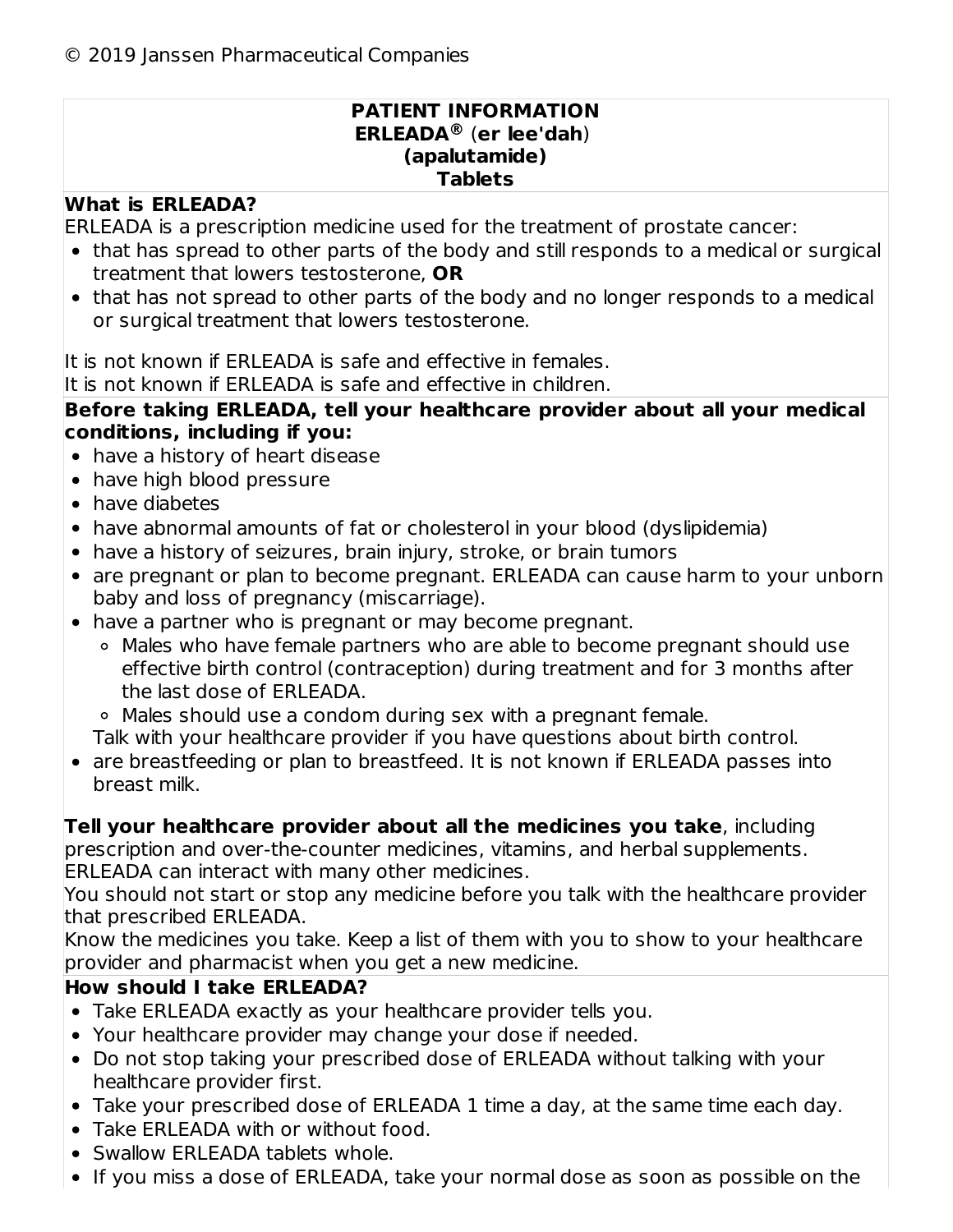same day. Return to your normal schedule on the following day. You should not take extra tablets to make up the missed dose.

- You should start or continue a gonadotropin-releasing hormone (GnRH) analog therapy during your treatment with ERLEADA unless you have had a surgery to lower the amount of testosterone in your body (surgical castration).
- If you take too much ERLEADA, call your healthcare provider or go to the nearest hospital emergency room.
- **If you are unable to swallow ERLEADA tablets whole, you may:**
	- Place your dose of ERLEADA in a container that contains 4 ounces (120 mL) of applesauce and stir. **Do not crush the tablets.**
	- Wait 15 minutes and stir the mixture.
	- Wait another 15 minutes and stir the mixture until the tablets are well mixed with no chunks remaining.
	- Swallow the mixture right away using a spoon.
	- Rinse the container with 2 ounces (60 mL) of water and drink the water mixture right away.
	- Repeat the rinse with 2 ounces (60 mL) of water one more time to make sure that you take your full dose of ERLEADA.
	- Swallow all the applesauce and medicine mixture within 1 hour of preparation. Do not store ERLEADA that is mixed with applesauce.

### **What are the possible side effects of ERLEADA? ERLEADA may cause serious side effects including:**

- **Heart disease, stroke, or mini-stroke.** Bleeding in the brain or blockage of the arteries in the heart or in part of the brain have happened in some people during treatment with ERLEADA and can lead to death. Your healthcare provider will monitor you for signs and symptoms of heart or brain problems during your treatment with ERLEADA. Call your healthcare provider or get medical help right away if you get:
- chest pain or discomfort at rest or with activity
- trouble talking or understanding
- trouble seeing in one or both eyes
- shortness of breath
- numbness or weakness of the face, arm, or leg, especially on one side of the body
- dizziness, loss of balance or coordination, or trouble walking
- **Fractures and falls.** ERLEADA treatment can cause bones and muscles to weaken and may increase your risk for falls and fractures. Falls and fractures have happened in people during treatment with ERLEADA. Your healthcare provider will monitor your risks for falls and fractures during treatment with ERLEADA.
- **Seizure.** Treatment with ERLEADA may increase your risk of having a seizure. You should avoid activities where a sudden loss of consciousness could cause serious harm to yourself or others. Tell your healthcare provider right away if you have a loss of consciousness or seizure. Your healthcare provider will stop ERLEADA if you have a seizure during treatment.

### **The most common side effects of ERLEADA include:**

- feeling very tired
- $\bullet$  ioint pain
- rash. Tell your healthcare provider if you get a line flach
- weight loss
- hypertension
	-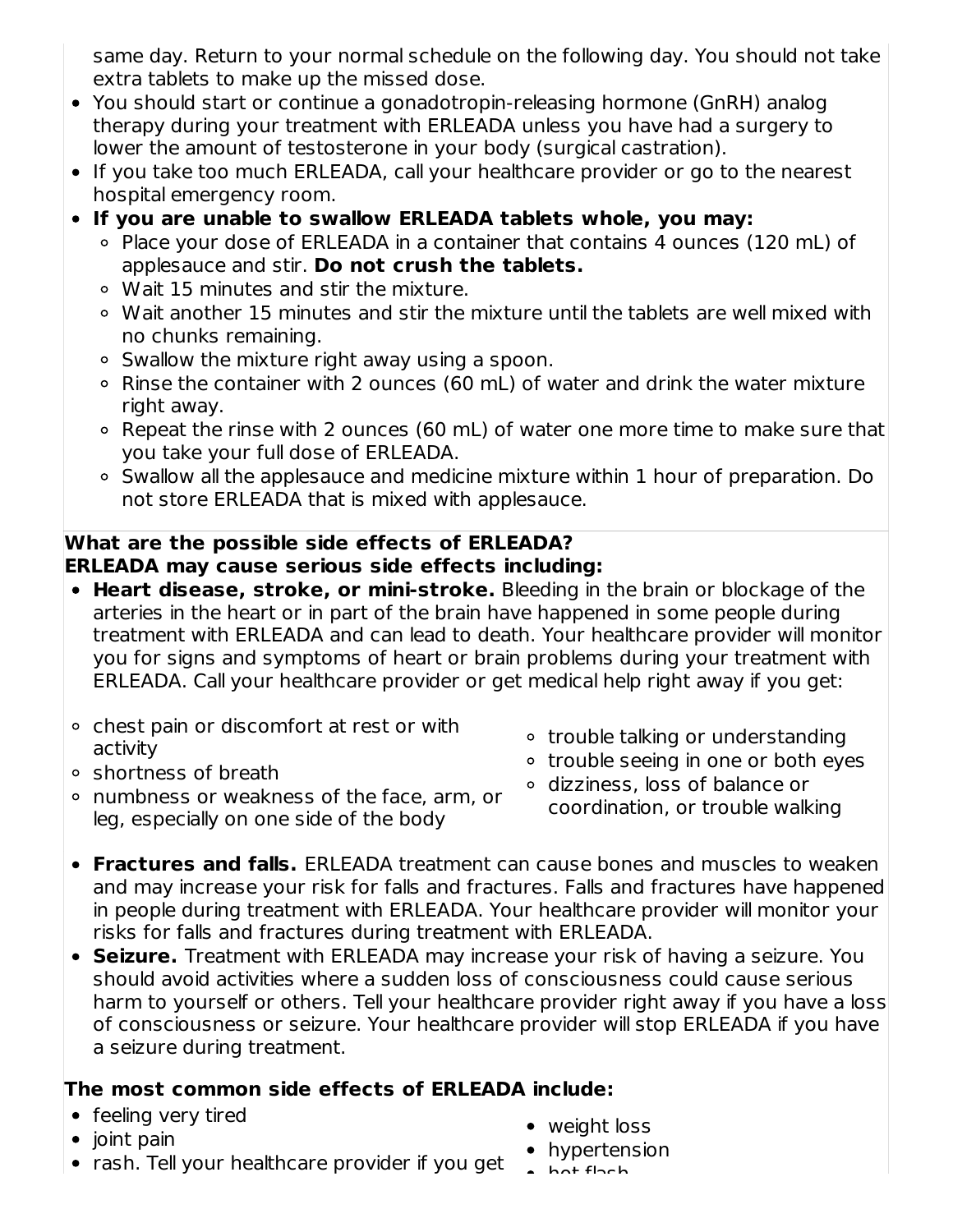a rash.

decreased appetite

- hot flash
- diarrhea
- fracture

 $\bullet$  fall

ERLEADA may cause fertility problems in males, which may affect the ability to father children. Talk to your healthcare provider if you have concerns about fertility. **Do not** donate sperm during treatment with ERLEADA and for 3 months after the last dose of ERLEADA.

Tell your healthcare provider if you have any side effect that bothers you or that does not go away.

These are not all the possible side effects of ERLEADA.

Call your doctor for medical advice about side effects. You may report side effects to FDA at 1-800-FDA-1088.

### **How should I store ERLEADA?**

- Store ERLEADA at room temperature between 68°F to 77°F (20°C to 25°C).
- Store ERLEADA in the original package.
- The bottle of ERLEADA contains a desiccant packet to help keep your medicine dry (protect it from moisture). Do not throw away (discard) the desiccant.
- Protect ERLEADA from light and moisture.

# **Keep ERLEADA and all medicines out of the reach of children.**

# **General information about the safe and effective use of ERLEADA.**

Medicines are sometimes prescribed for purposes other than those listed in a Patient Information leaflet. Do not use ERLEADA for a condition for which it was not prescribed. Do not give ERLEADA to other people, even if they have the same symptoms that you have. It may harm them. If you would like more information, talk with your healthcare provider. You can ask your healthcare provider or pharmacist for information about ERLEADA that is written for health professionals.

### **What are the ingredients in ERLEADA?**

**Active ingredient:** apalutamide

**Inactive ingredients:** colloidal anhydrous silica, croscarmellose sodium,

hydroxypropyl methylcellulose-acetate succinate, magnesium stearate, microcrystalline cellulose, and silicified microcrystalline cellulose. The film-coating contains iron oxide black, iron oxide yellow, polyethylene glycol, polyvinyl alcohol, talc, and titanium dioxide. **Manufactured for:** Janssen Products, LP, Horsham, PA 19044, USA

© 2019 Janssen Pharmaceutical Companies

For more information, call Janssen Products, LP at 1-800-526-7736 (1-800-JANSSEN) or go to www.erleada.com.

This Patient Information has been approved by the U.S. Food and Drug Administration.

Revised: 04/2022

# **PRINCIPAL DISPLAY PANEL - 60 mg Tablet Bottle Label**

**NDC** 59676-600-12

**Erleada ®**(apalutamide) tablets

**60 mg**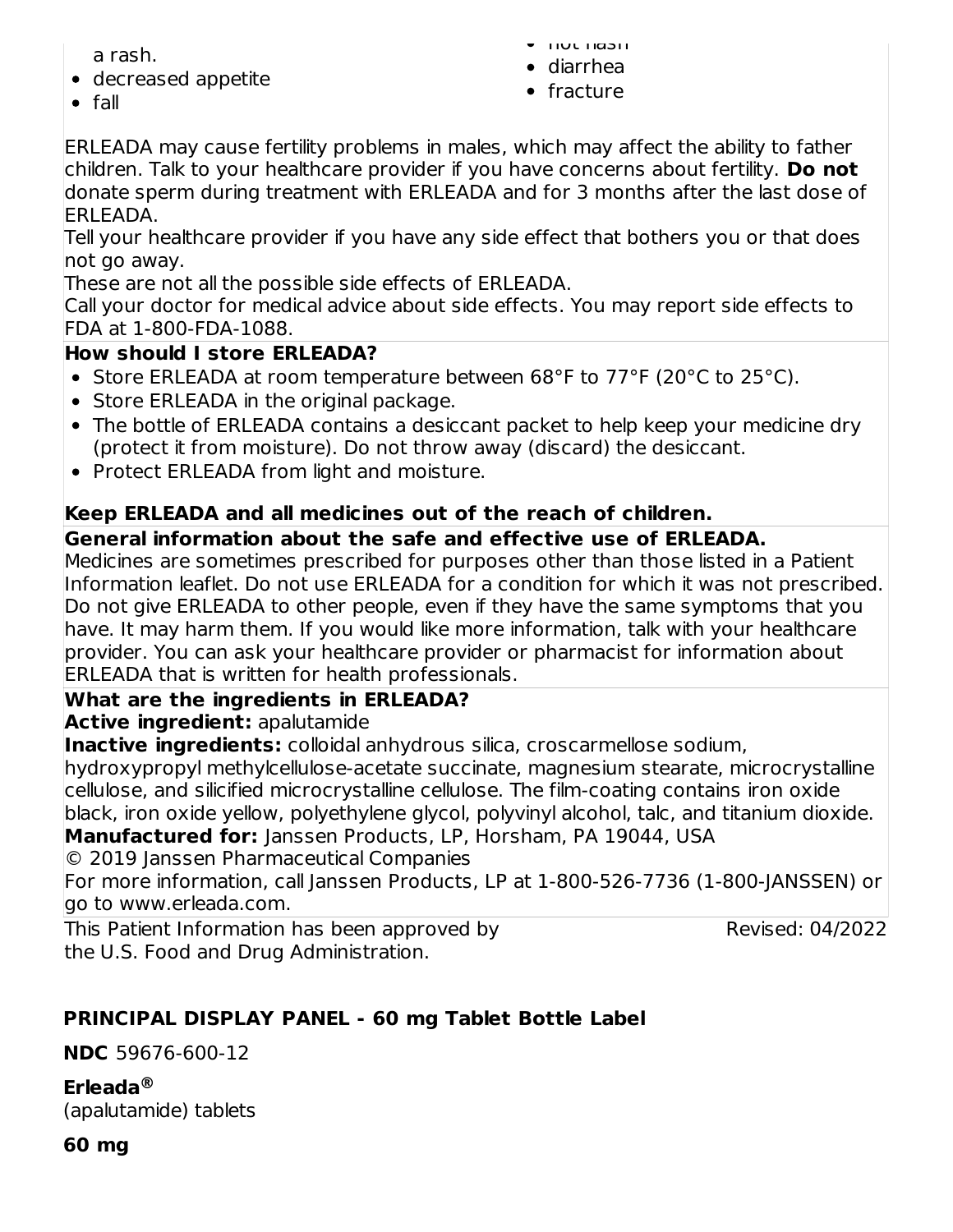Each tablet contains 60 mg of apalutamide.

#### **Rx only**

#### **120 Tablets**

janssen



| <b>ERLEADA</b><br>apalutamide tablet, film coated              |                         |                           |                 |
|----------------------------------------------------------------|-------------------------|---------------------------|-----------------|
|                                                                |                         |                           |                 |
| <b>Product Information</b>                                     |                         |                           |                 |
| <b>Product Type</b>                                            | HUMAN PRESCRIPTION DRUG | <b>Item Code (Source)</b> | NDC:59676-600   |
| <b>Route of Administration</b>                                 | ORAL                    |                           |                 |
|                                                                |                         |                           |                 |
| <b>Active Ingredient/Active Moiety</b>                         |                         |                           |                 |
|                                                                | <b>Ingredient Name</b>  | <b>Basis of Strength</b>  | <b>Strength</b> |
| Apalutamide (UNII: 4T36H88UA7) (Apalutamide - UNII:4T36H88UA7) |                         | Apalutamide               | 60 mg           |
|                                                                |                         |                           |                 |
| <b>Inactive Ingredients</b>                                    |                         |                           |                 |
|                                                                | <b>Ingredient Name</b>  |                           | <b>Strength</b> |
| <b>SILICON DIOXIDE (UNII: ETJ7Z6XBU4)</b>                      |                         |                           |                 |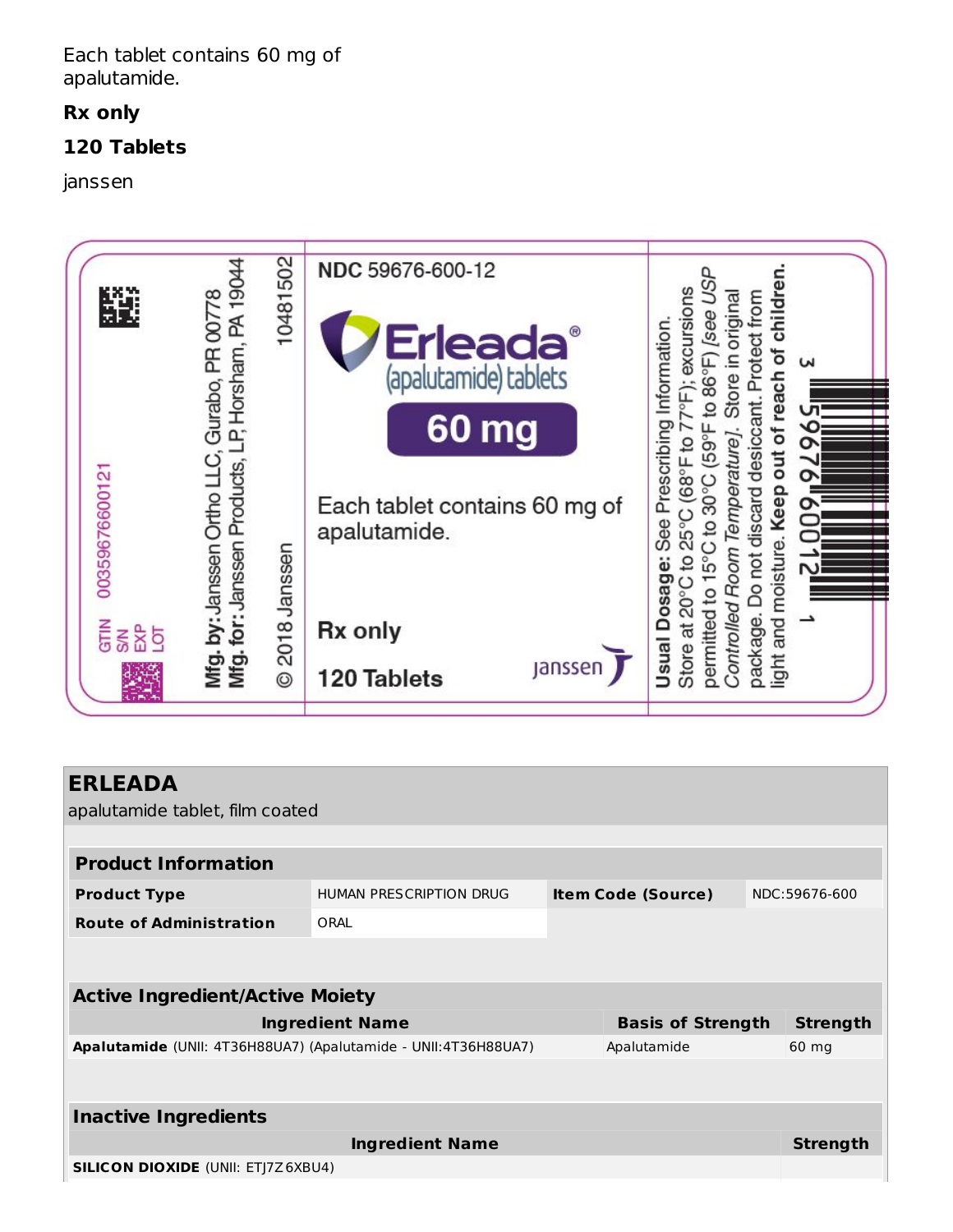| Croscarmellose sodium (UNII: M280L1HH48)                             |  |
|----------------------------------------------------------------------|--|
| HYPROMELLOSE ACETATE SUCCINATE 16070722 (3 MM2/S) (UNII: 24P2YXD2PW) |  |
| Magnesium stearate (UNII: 70097M6I30)                                |  |
| Microcrystalline cellulose (UNII: OP1R32D61U)                        |  |
| <b>FERROSOFERRIC OXIDE (UNII: XMOM87F357)</b>                        |  |
| <b>FERRIC OXIDE YELLOW (UNII: EX43802MRT)</b>                        |  |
| POLYETHYLENE GLYCOL, UNSPECIFIED (UNII: 3WO0SDWIA)                   |  |
| POLYVINYL ALCOHOL, UNSPECIFIED (UNII: 532B59 990)                    |  |
| <b>Talc</b> (UNII: 7SEV7J4R1U)                                       |  |
| <b>Titanium dioxide (UNII: 15FIX9V2JP)</b>                           |  |

#### **Product Characteristics**

| Color           | GREEN (slightly yellowish to greyish green) | <b>Score</b>        | no score |
|-----------------|---------------------------------------------|---------------------|----------|
| Shape           | OVAL (Oblong)                               | <b>Size</b>         | ้ 17mm   |
| <b>Flavor</b>   |                                             | <b>Imprint Code</b> | AR;60    |
| <b>Contains</b> |                                             |                     |          |

#### **Packaging**

| #                            | <b>Item Code</b>     | <b>Package Description</b>                                 | <b>Marketing Start</b><br><b>Date</b> | <b>Marketing End</b><br>Date |  |  |
|------------------------------|----------------------|------------------------------------------------------------|---------------------------------------|------------------------------|--|--|
|                              | NDC:59676-<br>600-12 | 120 in 1 BOTTLE; Type 0: Not a Combination<br>Product      | 02/14/2018                            |                              |  |  |
|                              | NDC:59676-<br>600-99 | 120 in 1 BOTTLE; Type 0: Not a Combination<br>Product      | 02/14/2018                            | 11/30/2019                   |  |  |
|                              | NDC:59676-<br>600-56 | 2 in 1 CARTON                                              | 04/01/2019                            |                              |  |  |
| 3                            |                      | 28 in 1 BLISTER PACK; Type 0: Not a Combination<br>Product |                                       |                              |  |  |
|                              |                      |                                                            |                                       |                              |  |  |
| <b>Marketing Information</b> |                      |                                                            |                                       |                              |  |  |
|                              | <b>Marketing</b>     | <b>Application Number or Monograph</b>                     | <b>Marketing Start</b>                | <b>Marketing End</b>         |  |  |

| Category   | $\sim$<br>Citation | .<br>Date  | <b>Date</b> |
|------------|--------------------|------------|-------------|
| <b>NDA</b> | NDA210951          | 02/14/2018 |             |
|            |                    |            |             |

# **Labeler -** Janssen Products, LP (804684207)

| <b>Establishment</b>              |                |           |               |  |                            |
|-----------------------------------|----------------|-----------|---------------|--|----------------------------|
| <b>Name</b>                       | <b>Address</b> |           | <b>ID/FEI</b> |  | <b>Business Operations</b> |
| Janssen Pharmaceuticals, Inc.     |                | 080236951 |               |  | API MANUFACTURE(59676-600) |
|                                   |                |           |               |  |                            |
| <b>Establishment</b>              |                |           |               |  |                            |
| <b>Name</b>                       | <b>Address</b> |           | <b>ID/FEI</b> |  | <b>Business Operations</b> |
| Johnson & Johnson Private Limited |                |           | 677603030     |  | ANALYSIS (59676-600)       |

# **Establishment**